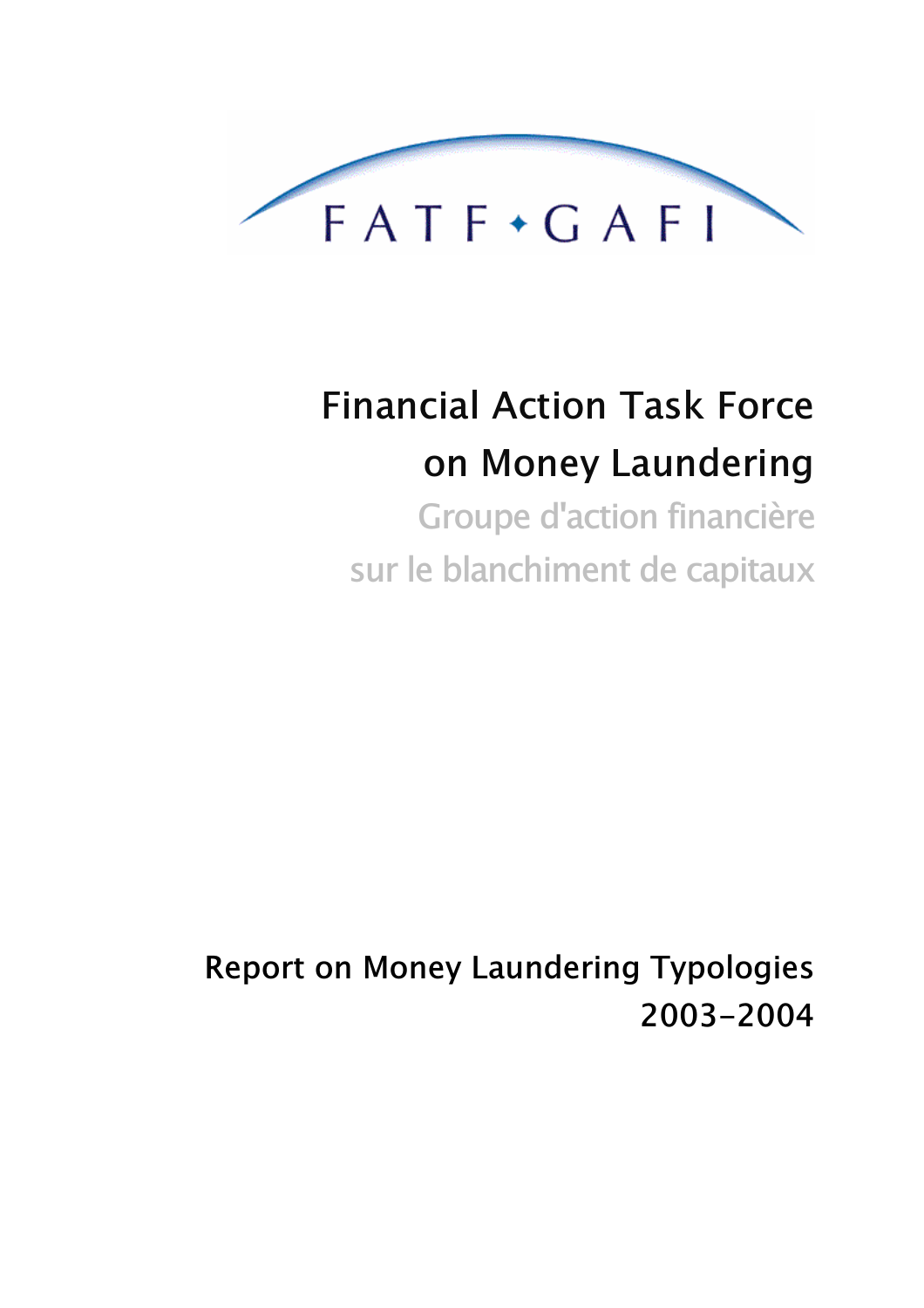All rights reserved. Requests for permission to reproduce all or part of this publication should be directed to:

> FATF Secretariat 2, rue André-Pascal 75775 Paris Cedex 16 FRANCE

Contact@fatf-gafi.org

PLEN/25 26.02.2004//20h00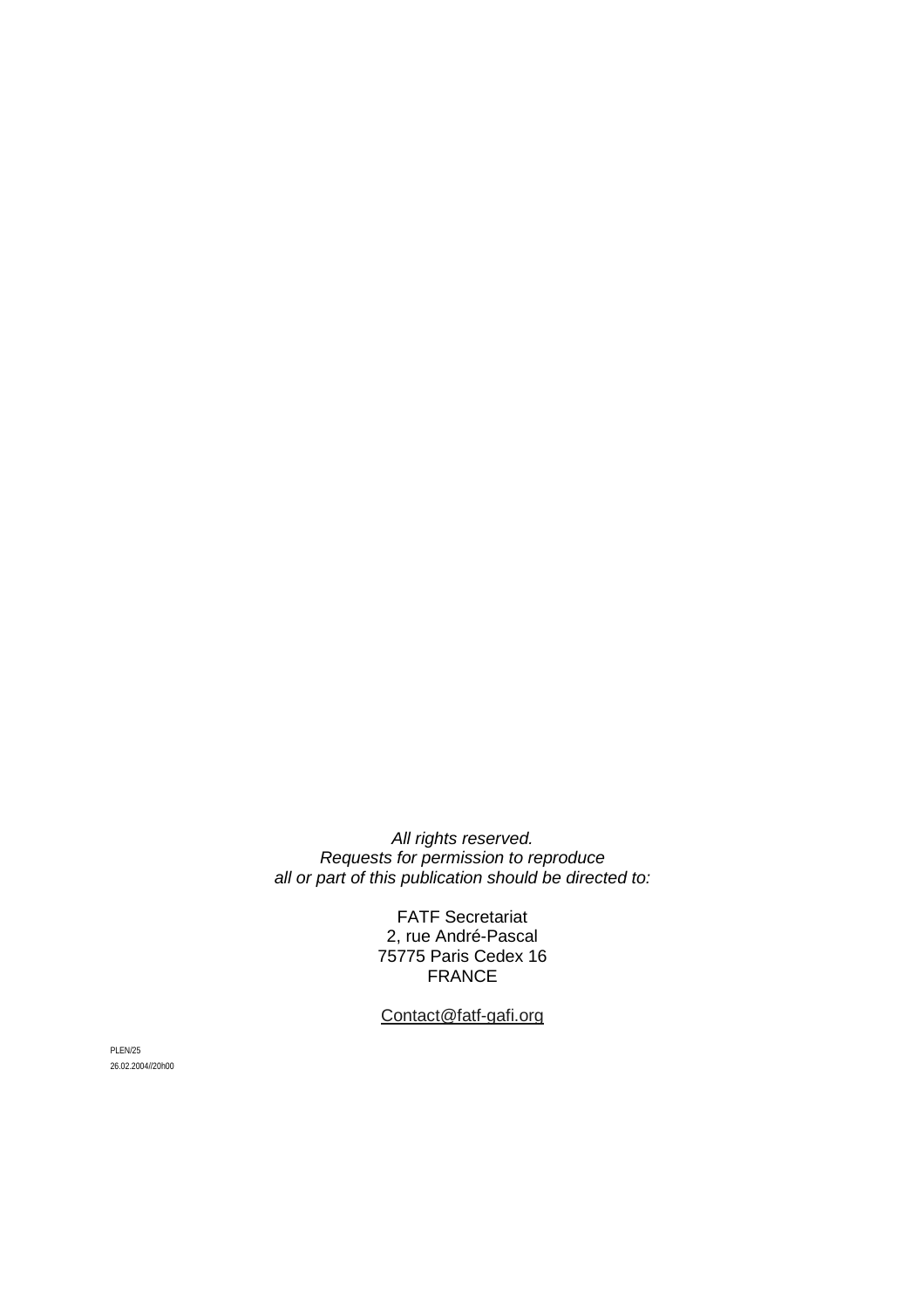# **TABLE OF CONTENTS**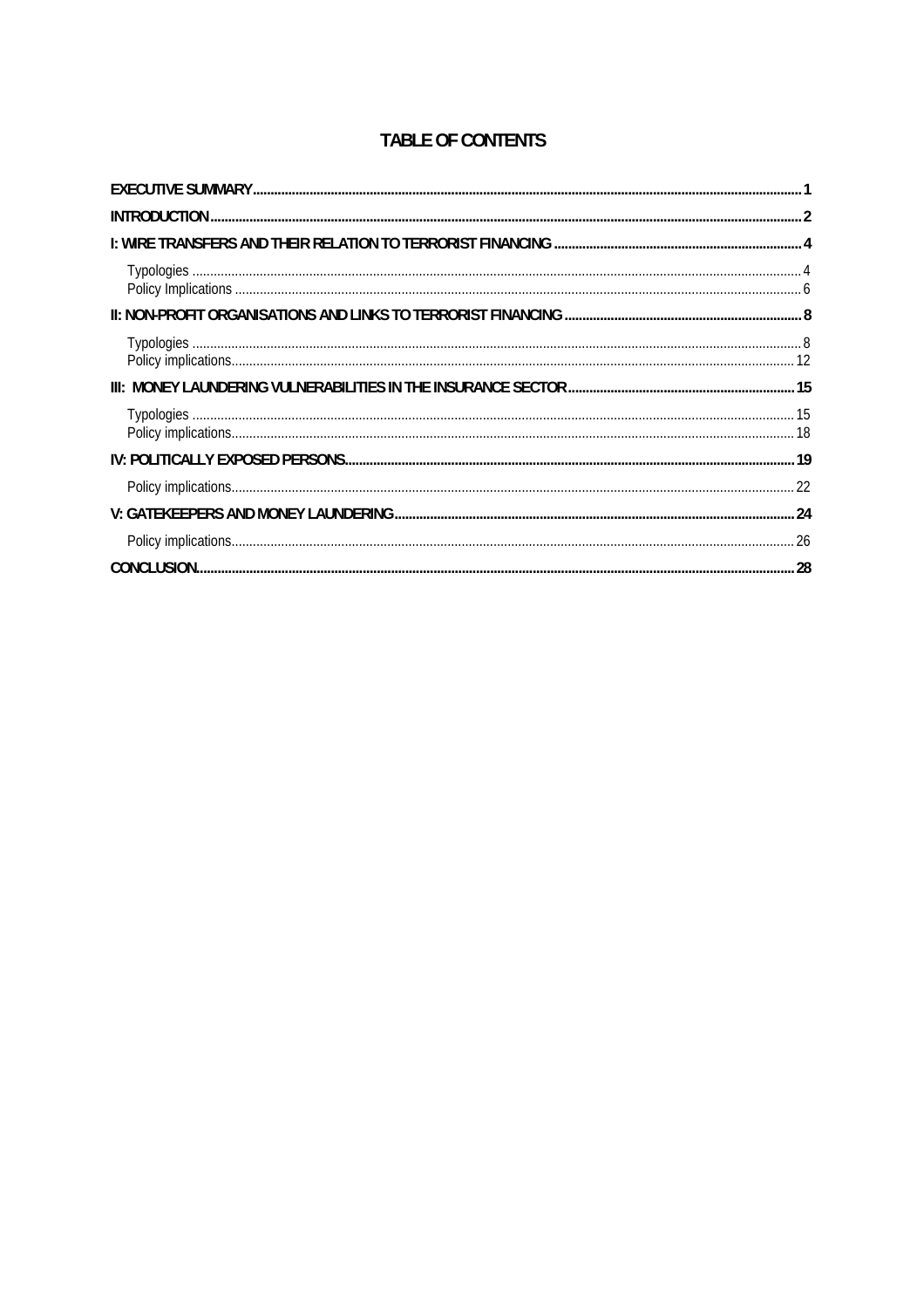# **LIST OF CASE EXAMPLES**

| Case 1: Terrorist funds collected in Country A transferred to a terrorist organisation in Country B 5         |  |
|---------------------------------------------------------------------------------------------------------------|--|
| Case 2: A terrorist organisation uses wire transfers to move money to further its activities across borders 5 |  |
|                                                                                                               |  |
|                                                                                                               |  |
|                                                                                                               |  |
|                                                                                                               |  |
|                                                                                                               |  |
|                                                                                                               |  |
|                                                                                                               |  |
|                                                                                                               |  |
|                                                                                                               |  |
|                                                                                                               |  |
| Case 13: An associate of a PEP launders money gained from large scale corruption scandal19                    |  |
| Case 14: A senior government official launders embezzled public funds via members of his family20             |  |
| Case 15: A senior employee of a state-owned company involved in high level corruption21                       |  |
|                                                                                                               |  |
|                                                                                                               |  |
|                                                                                                               |  |
|                                                                                                               |  |
|                                                                                                               |  |
|                                                                                                               |  |
|                                                                                                               |  |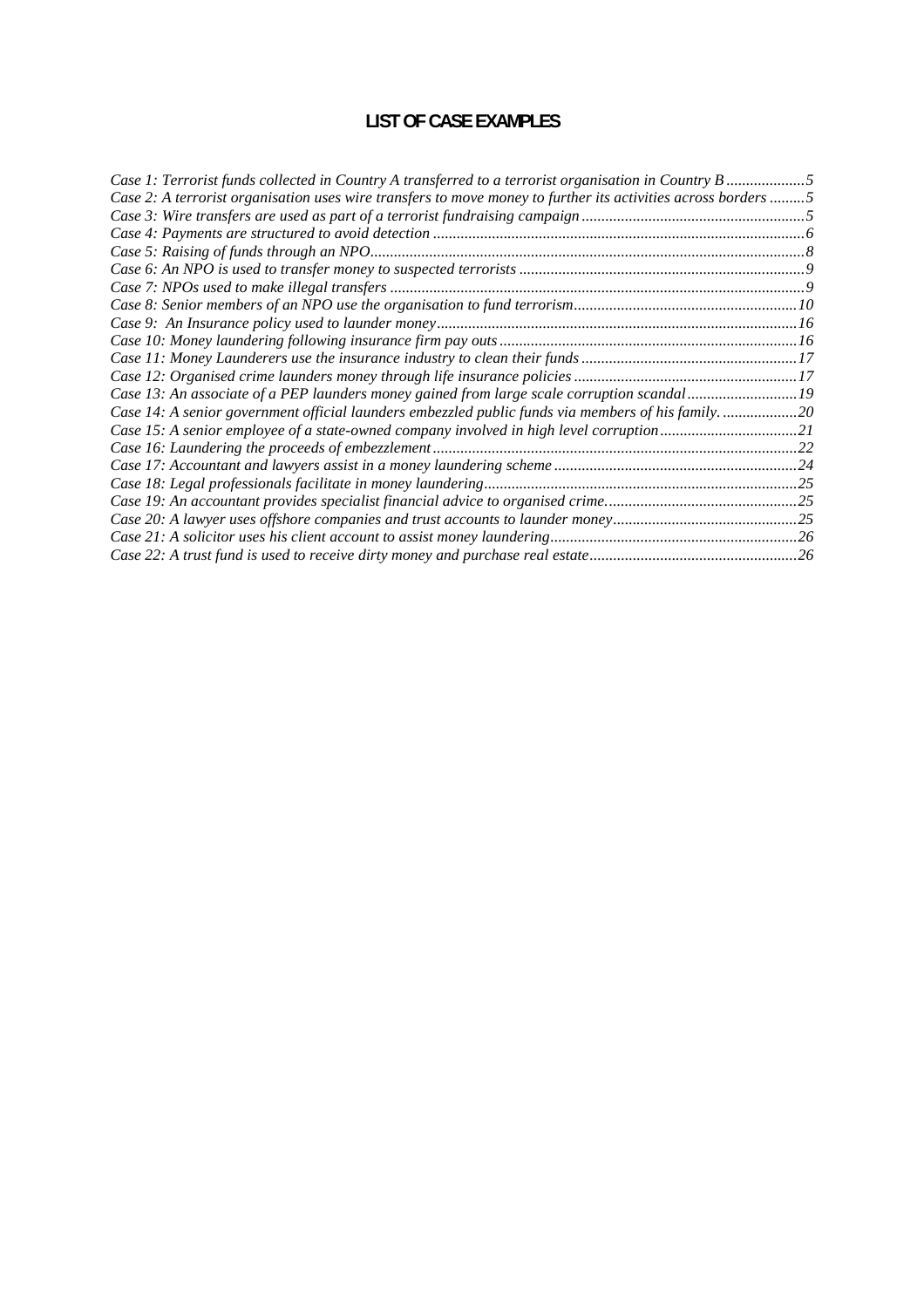# **EXECUTIVE SUMMARY**

1. FATF members, non-FATF members and international organisations attended the 2003 – 2004 typologies exercise providing a global perspective on current money laundering and terrorist financing trends. This year's exercise focused on the following topics: Wire transfers and non-profit organisations and their links to terrorist financing, the vulnerabilities of the insurance sector to money laundering, politically exposed persons (PEPs) and gatekeepers.

2. Wire transfers are a fast and efficient way of moving funds thus they can also be used for terrorist purposes. Complex wire transfer schemes can be used to create a deliberately confusing audit trail to disguise the source and destination of funds destined for terrorist use. Currently, there a limited number of indicators to help identify potential terrorist wire transfers – primarily the source and destination of the funds and the names of the individuals involved when this information is available. It was acknowledged during this year's exercise that there was a need to identify further information to develop potentially suspicious transactions.

3. The examination of terrorist misuse of non profit organisations found that the diversion of a very small volume of the funds can represent a potentially serious terrorist financing problem. Various categories of non-profit organisations were recognised, and within each category an associated set of risk profiles began to be identified. Although most governments have some kind of regulation and oversight of the NPO sector additional measures are likely to be needed to reduce the misuse within the sector. The experts concluded that there was a need to develop and enhance mechanisms and gateways for information sharing to counter the terrorist financing risk.

4. A number of vulnerabilities to money laundering across the sectors that make up the insurance industry were confirmed. Inconsistent regulation of the industry may provide an opportunity that could be exploited by money launderers. In general, however, the industry is viewed to be most vulnerable at the integration stage of the money laundering cycle. It was observed that there is a low detection of money laundering in comparison to the size of the industry as a whole. The observation will likely require further investigation together to develop a better understanding of the specific money laundering risks in each of the different sectors that make up the industry.

5. PEPs are individuals who are or have been in the past entrusted prominent public functions in a particular country. New revelations of suspected Peps' involvement in financial crime – especially as related to corruption – occur frequently in the press. PEPs, when involved in criminal activity, often conceal their illicit assets through networks of shell companies and off-shore banks located outside the PEPs country of origin. PEPs were noted as frequently using middlemen or family members to move or hold assets on their behalf. The techniques used by PEPs to hide assets are similar to those of money launderers. Financial institutions may be able to detect potential illegal activity of PEPs by applying enhanced due diligence methods employed similar to those used for countering money laundering.

6. Increasingly, money launderers seek out the advice or services of specialised professionals to help facilitate their financial operations. This trend toward the involvement of various legal and financial experts, or gatekeepers, in money laundering schemes has been documented previously by the FATF and appears to continue today. The work undertaken during this year's exercise confirmed and expanded the FATF's understanding of specific characteristics of this sector and what makes it vulnerable to money laundering. A key conclusion of the experts was that many of the risks and vulnerabilities identified for gatekeepers could be reduced if AML/CFT measures were consistently and thoroughly applied.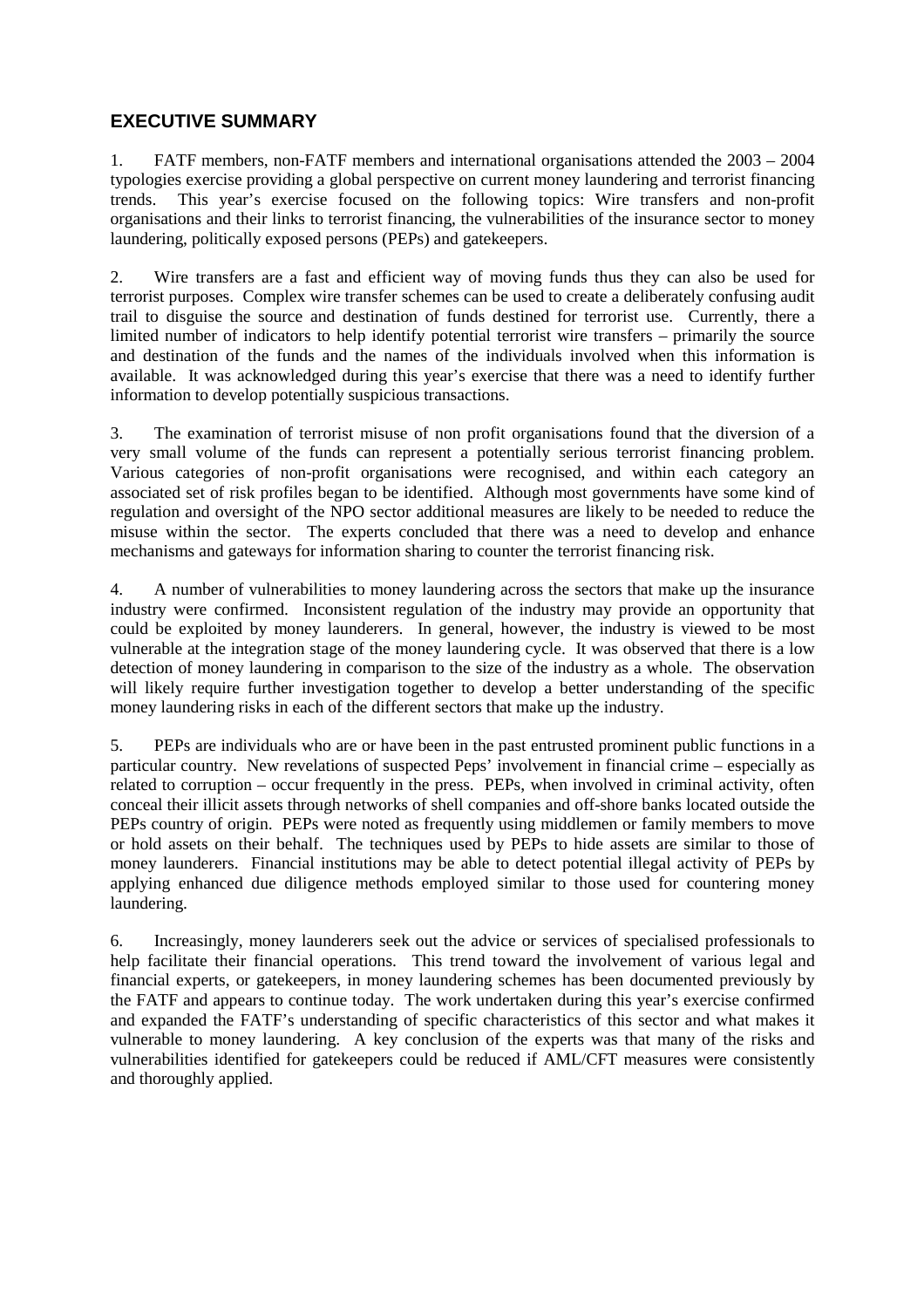#### **INTRODUCTION**

7. Money laundering and terrorist financing are two types of financial crime with devastating effects that go beyond seemingly innocuous financial transactions. From the profits of the low-level narcotics trafficker to the assets looted from State coffers by dishonest government officials, criminal proceeds have the power to corrupt and ultimately destabilise communities or whole national economies. Terrorist networks are able to carry out their insidious activity – on a global scale and in places that could once be considered immune to such phenomena – through their undetected financial support structures. In both instances, criminals or terrorists are able to exploit loopholes or other weaknesses in the legitimate financial system to launder criminal proceeds and to support terrorist activity.

8. The Financial Action Task Force (FATF) holds an annual exercise to examine the methods and trends – the typologies – of money laundering and, since 2001, of terrorist financing. The primary objective of this work is to obtain material that will help the FATF policy makers develop and refine anti-money laundering and counter-terrorist financing (AML/CFT) standards. In addition, the findings obtained from the annual exercise serve as the basis for informing a wider audience – regulatory authorities, law enforcement agencies and financial intelligence units (FIUs), as well as the general public – on the characteristics and trends of money laundering and terrorist financing.

9. The annual FATF typologies exercise culminates in a meeting of experts. This year's meeting took place from 17 to 18 November 2003 in Oaxaca, Mexico, and was chaired by Mrs. María de Concepción Patiño Cestafe, Head of the *Dirección General Adjunta de Investigación de Operaciones (DGAIO)*, the Mexican FIU. Taking part in the experts' meeting were 35 countries and jurisdictions, including representatives from FATF members: Argentina; Australia: Austria; Belgium; Brazil; Canada; Denmark; France; Germany; the Gulf Co-operation Council; Hong Kong, China; Italy; Japan; Luxembourg; Mexico; the Kingdom of the Netherlands; New Zealand; Norway; Portugal; Singapore; South Africa, Spain; Sweden; Switzerland; the United Kingdom; and the United States. Also present at the meeting were representatives of the FATF-style regional bodies: the Asia Pacific Group on money laundering (APG, with representatives from Korea, India and the APG Secretariat), the Caribbean Financial Action Task Force (CFATF, with representatives from the Bahamas, El Salvador, Guatemala, Honduras, Panama and Venezuela), the Financial Action Task Force on Money Laundering in South America (GAFISUD), and the Council of Europe Select Committee of Experts on the Evaluation of Anti-Money Laundering Measures (MONEYVAL, with a representatives from Monaco, Romania and the Ukraine). The following observer organisations also sent representatives: the Egmont Group, Europol, the International Monetary Fund (IMF), the International Association of Insurance Supervisors (IAIS), the International Organisation of Securities Commissions (IOSCO), Interpol, the Offshore Group of Banking Supervisors (OGBS), the Organisation of American States (OAS) and the World Bank.

10. Each year, the FATF typologies exercise focuses on a series of topics or themes that were agreed to by the FATF Plenary. The Plenary attempts to select topics according to the current work of the body or to follow up on methods or trends identified in previous typologies exercises. Five topics were therefore chosen for this year. Examining the terrorist financing links with wire transfers and these same links with non-profit organisations (NPOs) were two of the topics of the FATF-XV exercise. They follow up on earlier typologies work, as well as provide material to support further refinement of the guidance issued by the FATF for the Eight Special Recommendations on terrorist financing. The vulnerabilities of the insurance sector to money laundering, the third topic, was selected to build on the initial findings from earlier FATF typologies work. Finally, the FATF looked at the money laundering risks associated with politically exposed persons (PEPs) and with specialised financial advice providers or "gatekeepers" as the last two topics. With the issue of the revised FATF Forty Recommendations in June 2003, there are now measures that apply in respect to PEPs and gatekeepers; therefore, this year's typologies work was intended to provide additional information on the nature and scope of the threat in these two areas.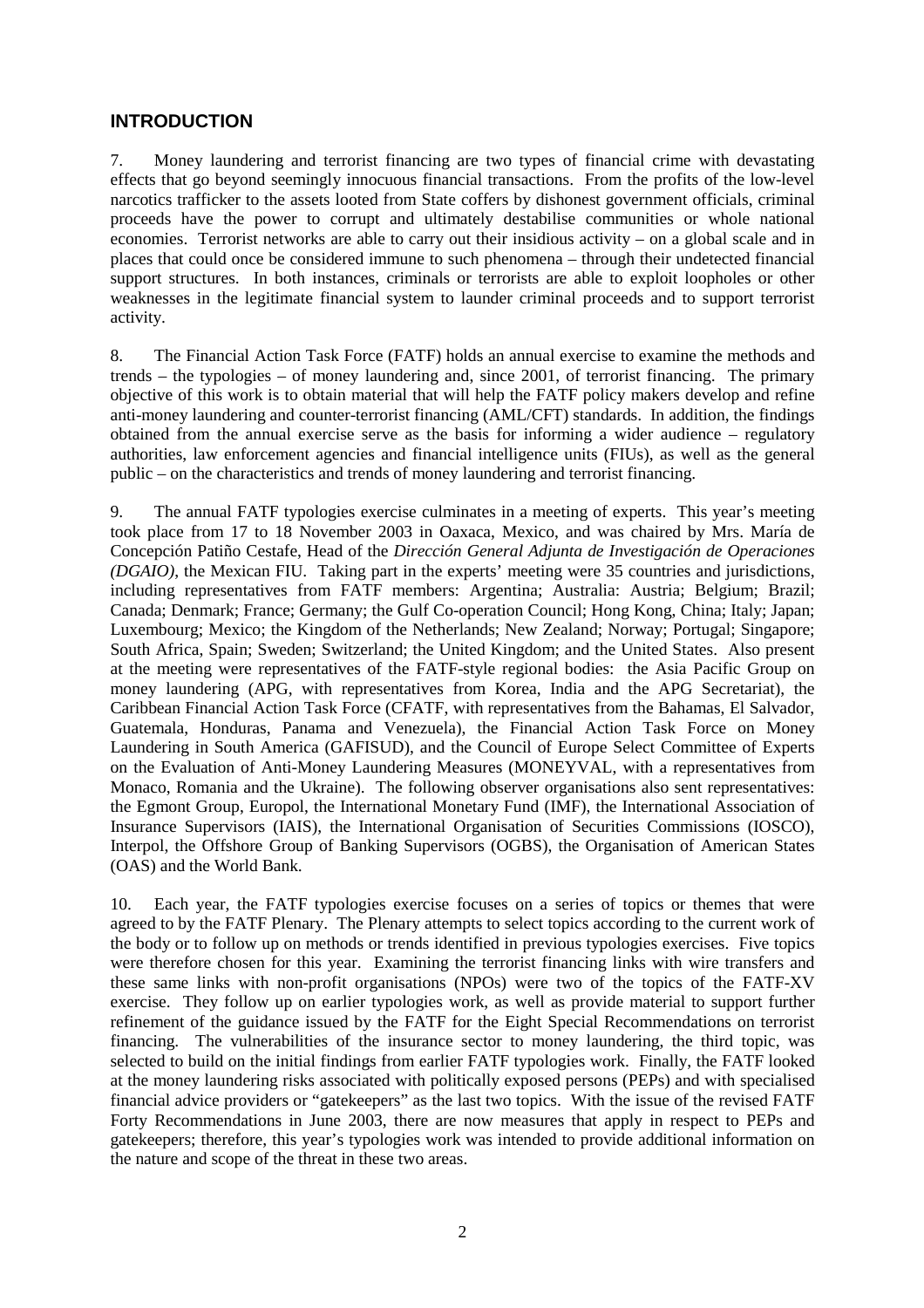11. Unlike previous years, the typologies exercise for FATF-XV used a slightly different formula for its experts meeting. For three of the topics – wire transfers, NPOs and insurance sector vulnerabilities – some work was done in small groups before the experts' meeting in order to bring some greater focus to discussions of the topics. Then during the experts' meeting, a smaller break out session (consisting of about 30 operational and policy making personnel) was held for each of the three topics to identify relevant trends and examine any policy implications raised by the identified typologies. The findings of the three workshops were then presented in the full meeting of experts where they were further debated along with presentations on PEPs and gatekeepers.

12. This report on the FATF-XV typologies exercise describes key conclusions for each of the subject areas as they have been developed from the three workshops, the general meeting of experts and the written material provided by participating delegations before the meeting. As is the usual practice of the FATF, the report includes case examples taken from the written contributions and presentations made during the meeting. The texts of these examples are reproduced here – wherever possible – as they were submitted for the exercise. However, country names, currencies and certain other details have been modified in order to protect sensitive aspects of any cases cited here.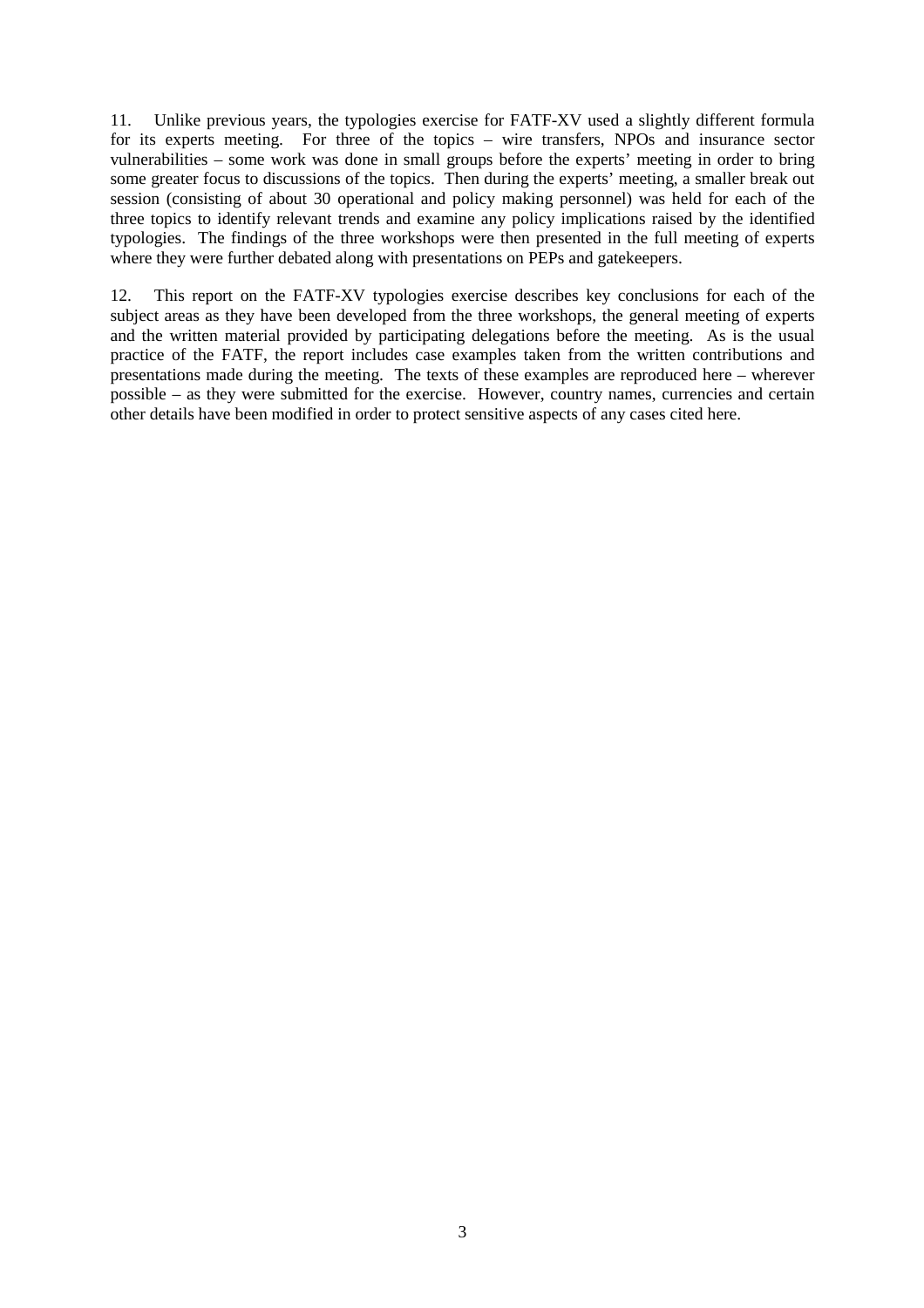# **I: WIRE TRANSFERS AND THEIR RELATION TO TERRORIST FINANCING**

13. Terrorists use wire transfers to move the funds intended for the financing of their activities. The financial support structure revealed after the September  $11<sup>th</sup>$  attacks in the United States showed the essential role played by wire transfers in providing the hijackers with necessary financial means to plan for and eventually carry out their attacks.<sup>1</sup> It was this use of wire transfers that the FATF had in mind when it issued Special Recommendation VII in October 2001. In order to consolidate information on the characteristics and role of wire transfers in terrorist financing, the FATF chose this as the focus for the first of the workshops held during this year's meeting of experts on typologies.

14. When the FATF uses the term *wire* or *funds transfer*, it is referring to any financial transaction carried out for a person through a financial institution by electronic means with a view to making an amount of money available to a person at another financial institution. In some cases, the sender and receiver could be the same person.<sup>2</sup> Wire transfers include transactions that occur within the national boundaries of a country or from one country to another. Given that wire transfers do not involve the actual movement of currency, they are a rapid and secure method for transferring value from one location to another.

15. Payment systems at both inter-bank and retail level now provide better coverage and efficiency for both domestic and cross-border wire transfers. The continuing development of world-wide networks such as SWIFT has enhanced the reliability and efficiency of inter-bank payment systems allowing a large number of transactions to be processed daily. Within the retail banking sector, services such as telephone and internet banking allowing customers to execute transactions on a non face-to-face basis from any location with telephone or internet access.

16. Advances in payment system technology have had a twofold impact in relation to the potential abuse by terrorist financiers and money launderers of such systems. On the one hand, electronic payment systems provide greater security for transactions by permitting an increased ability to trace individual transactions through electronic records that may be automatically generated, maintained and/or transmitted with the transaction. On the other hand, these advances also create characteristics that may be attractive to a potential terrorist or money laundering. For instance, the increased rapidity and volume of wire transfers, along with the lack of consistent approach in recording key information on such transactions, maintaining records of them and transmitting necessary information with the transactions, serve as an obstacle to ensure traceability by investigative authorities of individual transactions.

17. A further complication is presented by transfers that take place through non-bank financial institutions such as money remitters, bureaux de change or other similar types of businesses. In some countries, these businesses perform wire transfer functions either directly with counterpart businesses in their own country or abroad or else through conventional financial institutions (i.e. banks). Again, differences in requirements for recordkeeping or transmission of information on the originator of transfers conducted through such businesses may be used to the advantage of terrorist or other criminals that desire to move funds without being easily detected by authorities.

#### **Typologies**

18. The FATF experts recognised that wire transfers are a fast and efficient way of moving funds for terrorist purposes. For example, a simple network for transmitting terrorist funding can be set up merely by taking advantage of the differences in the monitoring regimes of various countries. If no records on the originator of the transaction are kept at the starting point of the wire, or the information

<sup>&</sup>lt;sup>1</sup> See the statement of Federal Bureau of Investigation to the US Congress, which was cited in last year's FATF report and is available from http://www.fbi.gov/congress/congress02/lormel021202.htm. The statement contains financial profiles of the September  $11<sup>th</sup>$  hijackers and mentions the use of wire transfers for moving funds.

 $2$  See Interpretative Note to SR VII: Wire Transfers.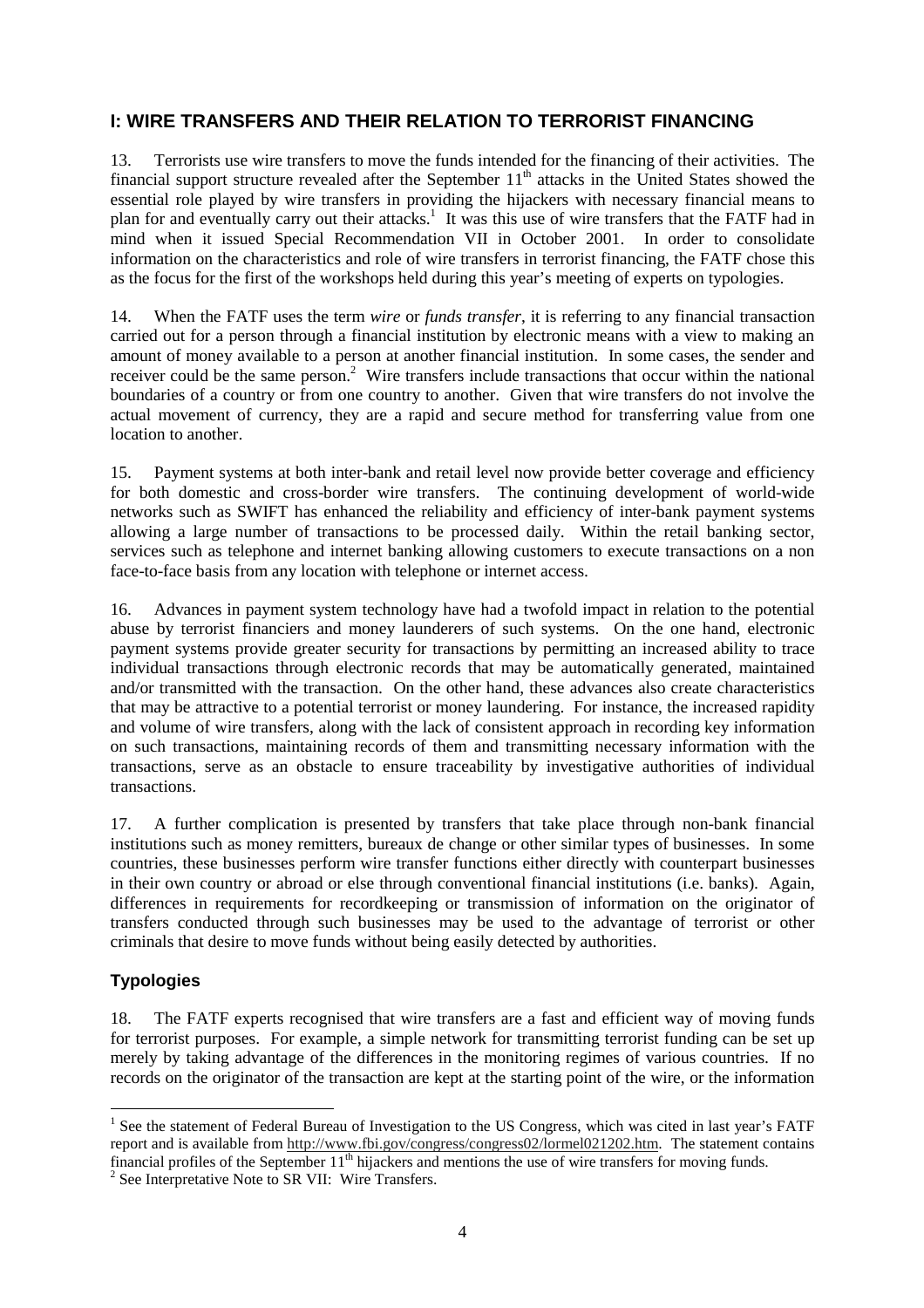is not further transmitted by an intermediary along the way, investigators will thus not have access to information that may help to establish terrorist links.

19. More complicated wire transfer schemes have been observed and can involve multiple wire transfers to create a complex and deliberately confusing trail of financial transactions in order to avoid detection.

20. A few common characteristics were also noted as relevant to the typologies of potential terrorist financing through wire transfers. One important characteristic is the use of false identities, "straw men" or front companies in transactions to provide clean names and thus avoid detection. Another characteristic is to channel funds through several different financial institutions so that the wire transfers appear to come from different and seemingly unrelated sources. There also seems to be some use of wire transfers through non-bank financial institutions or alternative remittance services by terrorists (informal money or value transfer systems) with the idea that avoiding mainstream financial institutions will help terrorist funding – like the proceeds of non-terrorist criminal activity – remain undetected by financial monitoring systems or investigative authorities.

#### *Case 1: Terrorist funds collected in Country A transferred to a terrorist organisation in Country B*

A terrorist organisation would make use of its overseas contacts to "tax" the *expatriate community* on their earnings and savings. The tax would go to a "calling fund" and would then be wired to the representative office, which was also the political wing of the group based in the neighbouring country.

The neighbouring country had a significant cross-border ethnic spread in the "target" country, and weapons and material would be purchased and smuggled across the border into the autonomous province where the terrorist organisation carried out its attacks.

#### *Case 2: A terrorist organisation uses wire transfers to move money to further its activities across borders*

A terrorist organisation in Country X was observed using wire transfers to move money in Country Y that was eventually used for paying rent for safe houses, buying and selling vehicles, and purchasing electronic components with which to construct explosive devices. The organisation used "bridge" or "conduit" accounts in Country X as a means of moving funds between countries. The accounts at both ends were opened in the names of people with no apparent association with the structure of terrorist organisation but who were linked to one another by kinship or similar ties. There were thus the apparent family connections that could provide a justification for the transfers between them if necessary.

Funds, mainly in the form of cash deposits by the terrorist organisation were deposited into bank accounts from which the transfers are made. Once the money was received at the destination, the holder either left it on deposit or invested it in mutual funds where it remained hidden and available for the organisation's future needs. Alternatively, the money was transferred to other bank accounts managed by the organisation's correspondent financial manager, from where it was distributed to pay for the purchase of equipment and material or to cover other ad hoc expenses incurred by the organisation in its clandestine activities

# *Case 3: Wire transfers are used as part of a terrorist fundraising campaign*

An investigation in Country A of Company Z, a company thought to be involved in the smuggling and distribution of pseudoephedrine (a suspected source of revenue for terrorist organisations), revealed that employees of Company Z were sending a large number of negotiable cheques to Country B. Additional evidence revealed that the target business was acting as an unlicensed money remitter. Based on the above information, search warrants were obtained for the Company Z premises and two residences. Analysis of the documents and bank records seized as a result of the search warrants indicated that the suspects had wire transferred money to an individual with suspected ties to a terrorist group.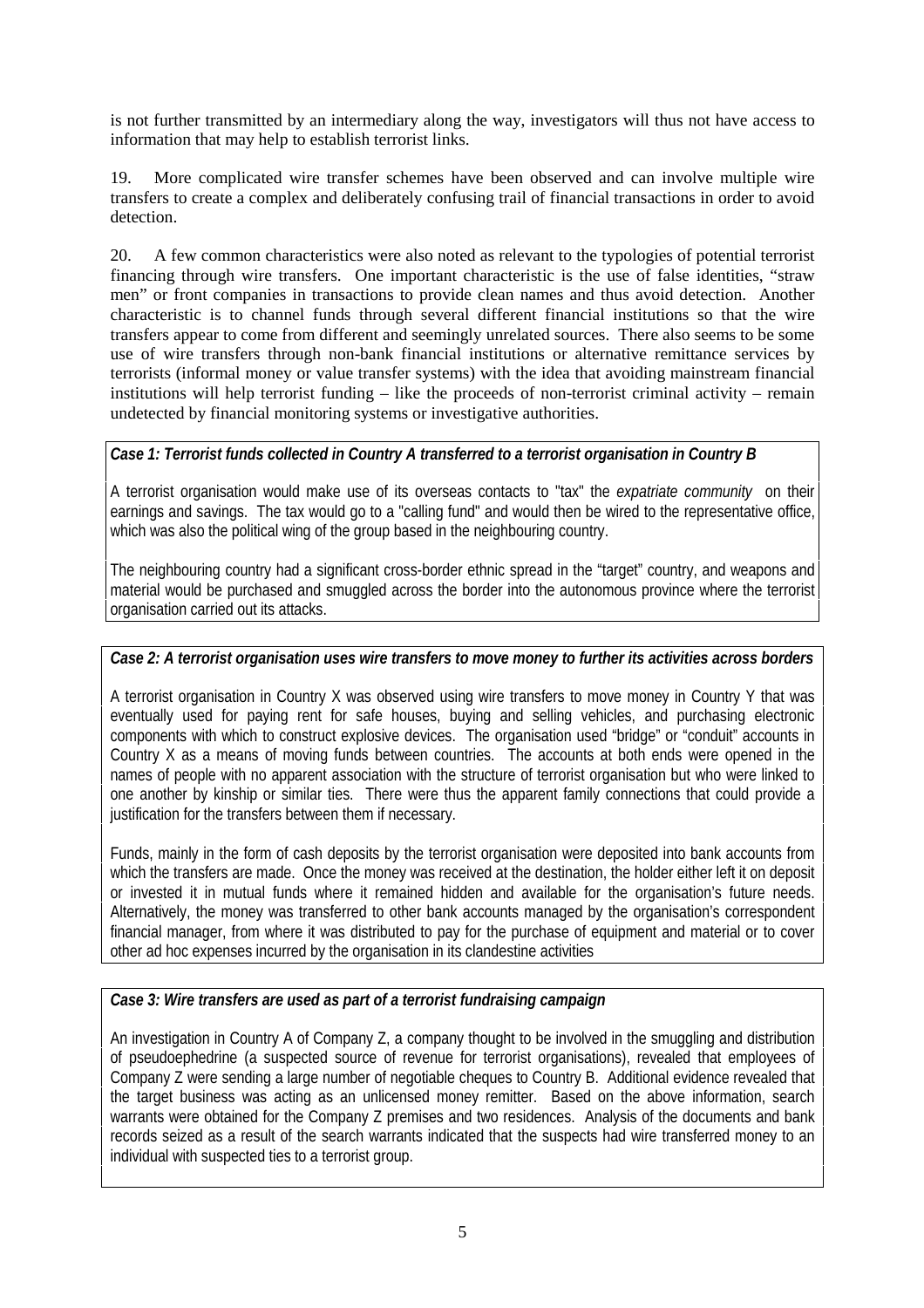Later that year the investigators engaged in a series of co-ordinated searches. Three subjects were arrested and charged for failure to register as a financial business, and approximately USD 60,000 in cash and cheques were seized. Additionally, a bank account was identified containing approximately USD 130,000 which was used to facilitate the illegal wire transfers to destinations outside Country A. The subjects are currently awaiting trial.

21. There was agreement among the experts present at this year's meeting that, other than the generally small size of such transactions, the value of individual transfer was generally not a distinctive feature when carried out for terrorist financing purposes. Indeed, the low value of the transfers when compared with the high overall volume of such transactions is an additional factor that further complicates detection of terrorist use of the financial system. Even establishing an average size for terrorist related wire transfers was impossible, although one delegation reported observing transfers as low as the range of USD 25 to USD 500. A few experts did note, however, that wire transfers often appear to have been structured in amounts below any mandatory reporting requirements.

#### *Case 4: Payments are structured to avoid detection*

Over a four year period, Mr. A and his uncle operated a money remittance service known as Company S and conducted their business as an agent of a larger money remitting business that was suspected of being used to finance terrorism. Later an investigation was initiated in relation to Company S based on a suspicious transaction report.

The investigation showed that over the four-year period, Mr. A's business had received over USD 4 million in cash from individuals wishing to transmit money to various countries. When Mr. A's business received the cash from customers, it was deposited into multiple accounts at various branches of banks in Country X. In order to avoid reporting requirement in effect in Country X, Mr. A and others always deposited the cash with the banks in sums less than USD 10,000, sometimes making multiple deposits of less than USD 10,000 in a single day.

Mr. A. was charged and pleaded guilty to a conspiracy to "structure" currency transactions in order to evade the financial reporting requirements.

22. Despite these observations made for wire transfers carried out for terrorist financing purposes, the experts reaffirmed the sense that at present investigators and financial institutions still have a limited number of useful types of indicators that help to detect possible terrorist use of wire transfers. In instances when information is available on an individual cross-border wire transaction, often the only factors that may help to link the transaction to terrorism is the name of the originator or beneficiary and the originator or destination location. The size of the transaction does not seem to follow any specific patterns, although the experts believed that they are generally low either because individual instances of terrorist financing may not involve large sums of money or because there is a conscious attempt to send smaller transactions to avoid detection.

# **Policy Implications**

23. Guidance for preventing and detecting the misuse of wire transfers systems by terrorists – and by other non-terrorism related criminals – is set forth in FATF Special Recommendation VII and in the Interpretative Note issued subsequently by the FATF. The Recommendation calls for the recording, maintaining and, in the case of cross-border transfers, transmitting of certain key elements of information on the originator of the transfer. This information, once available at the receiving end of the transfer will enable financial institutions to make initial assessments of potential terrorist / criminal connections (i.e., for purposes of suspicious transaction reporting) and ultimately to FIUs, law enforcement or other competent authorities (i.e., for the initial stages of their analytical or investigative process).

24. The inclusion and retention of meaningful originator information on a wire transfer can assist the fight against terrorist financing and money laundering in several ways. Transactions that contain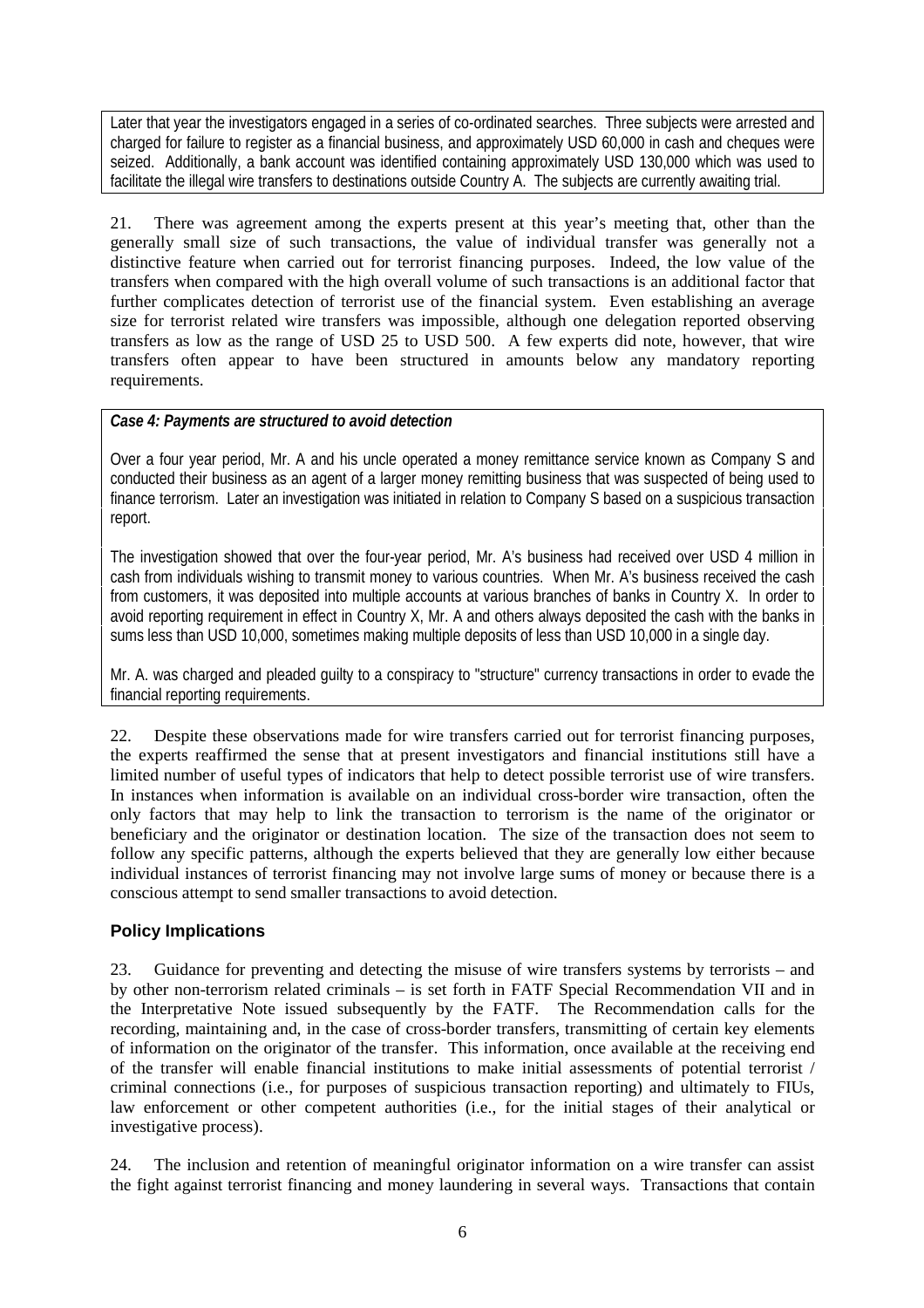full information assist beneficiary financial institutions to identify potentially suspicious transactions. These would require extra diligence and potential onward reporting to an FIU. When reports on unusual or suspicious wire transfers are received by an FIU, those that contain complete information can be more thoroughly researched and analysed. Finally, ensuring that originator information is readily available assists the appropriate law enforcement authorities to detect, investigate and prosecute terrorists or other criminals.

25. While it was not the purpose of the workshop to look at the overall effectiveness or appropriateness of measures called for in SR VII, the general view of participants in the exercise was in support of the measures. Having "complete and meaningful" information on the originator of a wire transfer message available to financial institutions and competent authorities was deemed as critical to being able to detect or prevent terrorist and criminal use of the wire transfers.

26. The Interpretative Note to SR VII issued in February 2003 provisionally allows for the existence of *de minimis* thresholds of USD 3,000 with regard to the measures called for in the Recommendation. Thus, although countries must still require the collection and retention of originator information on wire transfers valued below this amount, the transmission of this information with the wire is not required. The experts discussed the issue of having a threshold in connection with the wire transfer measures in SR VII. The majority of experts indicated that wire transfer transactions that are potentially related to terrorism would generally involve small amounts. The consensus of the experts then was that the existence of a threshold for SR VII requirements – from an operational perspective – could hinder the detection of what might be relevant transactions. It was also noted that the lack of a threshold could also serve as a deterrent to the use of wire transfers by terrorists or criminals by making the risk of detection greater.

27. The experts also acknowledged, however, that in the absence of other specific indicators, the lack of a threshold could lead to an excessive number of transactions being reported to the FIU. Reports on individual transactions would perhaps have less value as means of detecting terrorist financing, although they would still be important in helping to build a picture of financial structures supporting terrorism when detected through other channels (for example, through intelligence reports or investigations conducted by other agencies). As indicated above, the most important elements in detecting terrorist-related wire transfers at present are the names of the parties involved and the geographical source or destination of the transaction. The experts agreed, therefore, that more work needs to be done to develop clearer indicators of terrorist use of wire transfers. These indicators could assist financial institutions in identifying the transactions that may require increased scrutiny and ultimately be reported to competent authorities as suspicious or unusual.

28. A potential solution for finding additional indicators would be to encourage the development of information technology systems that could look for objective indicators within wire transfers. One delegation proposed using a system that identifies such indicators based on key words occurring in the wire transfer messages. Establishing a score based on differing values assigned to the key words permits the system to select a smaller pool of transactions that may require further analysis.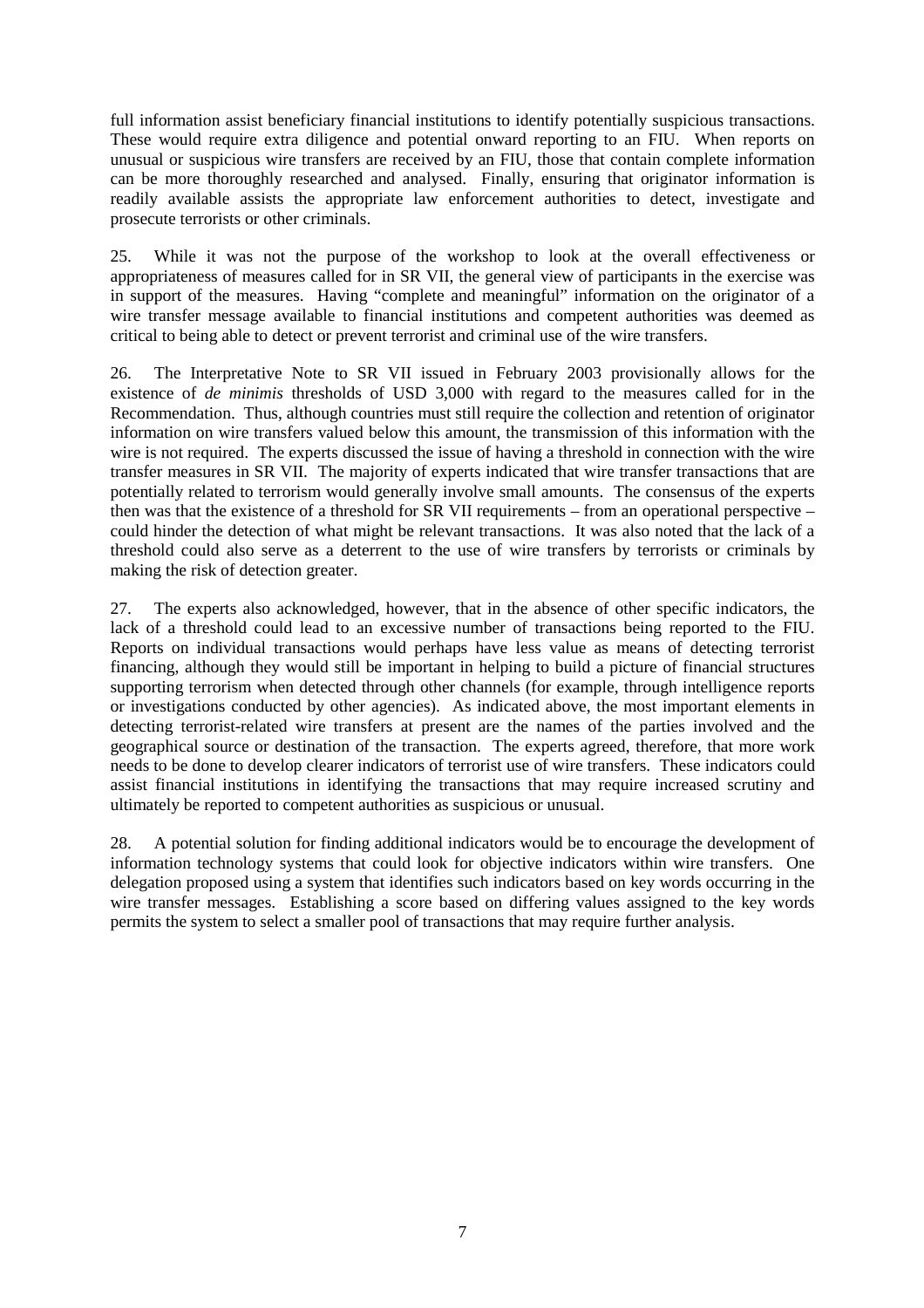# **II: NON-PROFIT ORGANISATIONS AND LINKS TO TERRORIST FINANCING**

29. The FATF examined the role of non-profit organisations (NPOs) as part of its last typologies exercise (2002-2003). At that time, it was able to make some preliminary findings on the nature of the risk to the sector. In order to expand on this work, NPOs and potential for misuse for terrorist financing purposes was selected once again and became the second workshop topic for this year's exercise. As indicated in the introduction, all three workshops had additional preparation before the experts meeting. The preparation for the NPO workshop, however, was the most extensive of the three workshops, consisting of several small meetings of experts and numerous exchanges of analyses and position papers. For this reason, the NPO workshop was able to obtain a greater degree of detail in its findings which are then reflected in this report.

30. While some countries have relatively extensive experience with terrorism financing through non-profit organisations (NPOs), other countries clearly have a more limited experience. Only some of the material provided as part of this year's exercise described cases of *proven* terrorist financing. Much of the material therefore related to *suspected* or *possible* terrorist financing — many cases involved investigations that were still ongoing — while a few of the cases dealt with other possible forms of misuse of NPOs.

31. Most countries share the concern over the difficulties in detecting terrorist financing through misuse of NPOs. It is generally acknowledged that NPOs play a crucial social and financial support role in all societies, and it is obvious that this role is not being called into question. Nevertheless, the sheer volume of funds and other assets held by the charitable sector means that the diversion of even a very small percentage of these funds to support terrorism would constitute a grave problem. Therefore, the limited knowledge about the extent to which terrorists may be exploiting the NPO sector should be considered a matter of serious concern for the whole international community.

32. NPOs possess many characteristics that are particularly vulnerable to misuse for terrorist financing. They enjoy the public trust, have access to considerable sources of funds, and are often cash-intensive. Furthermore, some NPOs have a global presence that provides a framework for national and international operations and financial transactions, often exactly in or next to those areas that are most exposed to terrorist activity. Finally, depending on the country and legal form of the NPO, they are often subject to little or no regulation (for example, registration, record keeping, reporting and monitoring) or have few obstacles to their creation (for example, there may be no skills or starting capital required, no background checks necessary for employees, etc.).

# **Typologies**

33. The case examples presented during this year's typologies exercise appeared to show that NPOs can be misused in a variety of ways and for different purposes within the framework of terrorism financing. First of all, NPOs can be used by terrorists and terrorist organisations to raise funds, as was the case for many of the larger NPOs that had their assets frozen on the basis of the UN Security Council Resolution 1373 (2001). Often – but not always – these organisations have applied for and received a formal charitable or tax exempt status. Moreover, some of these organisations were reported to have used rather aggressive fund raising techniques, sometimes seeking donations from the public at large, and in other instances focusing on certain target groups, particularly within specific ethnic or religious communities.

# *Case 5: Raising of funds through an NPO*

A registered charity, ostensibly involved in child welfare, used video tapes depicting religious "freedom fighters" in action in various countries, together with graphic images of atrocities perpetrated against members of that religion. The tapes contained an appeal to send donations to a post office box number to help in the "struggle". These tapes were apparently widely distributed around religious establishments throughout the region. The same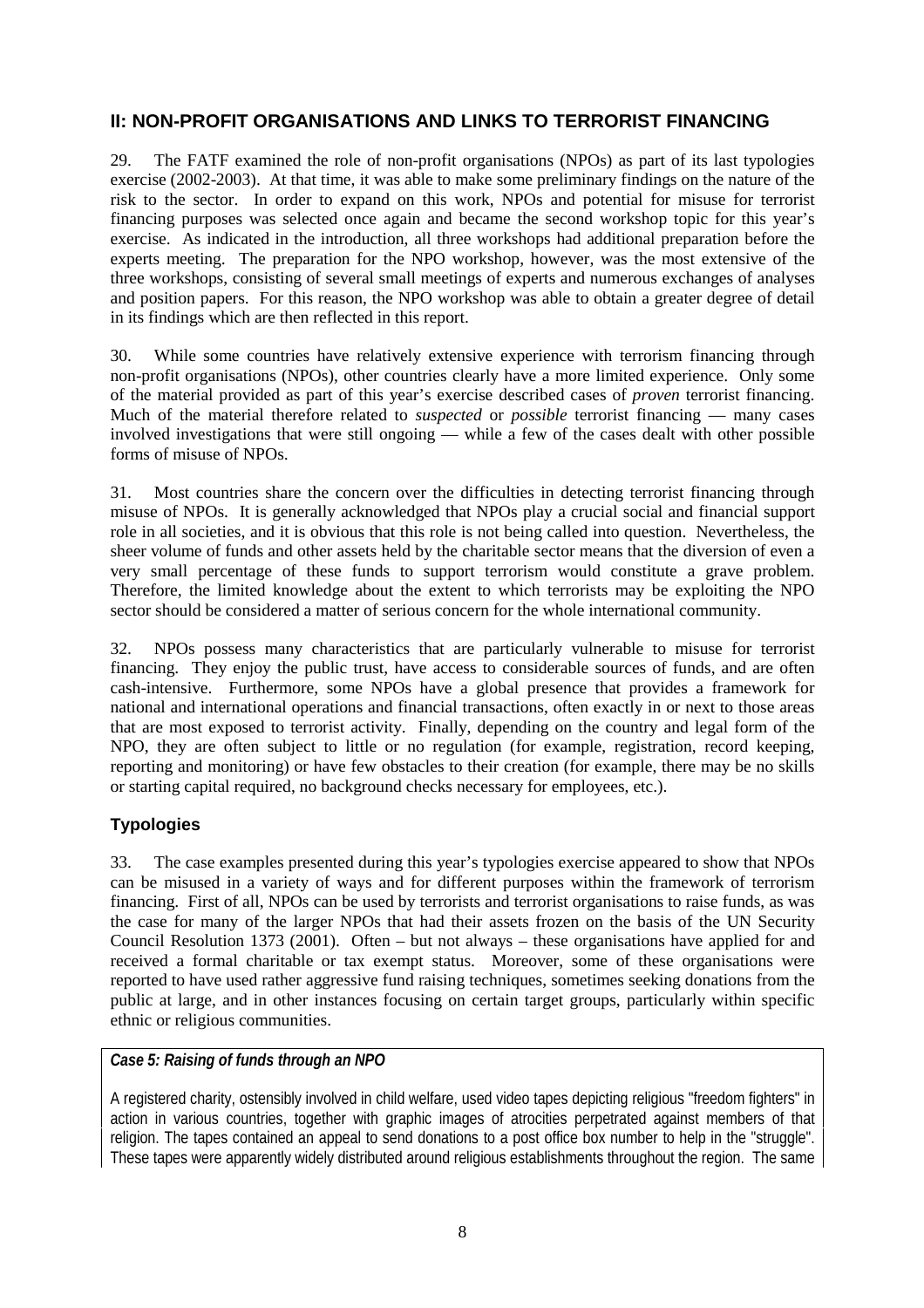post office box number was associated with a further appeal in magazines which published articles by well known extremists.

34. A number of the experts noted the importance of *informal cash collection* in many ethnic or religious communities and the difficulties in accurately monitoring those funds. Although it is most likely that the vast majority of these funds are raised and used for entirely legitimate charitable purposes, the obvious potential for abuse is nevertheless problematic. The existence or pretence of cash collections can also facilitate the integration of the proceeds of criminal activities carried out by terrorist groups into the "legal financial system". These funds are then represented as legitimate charitable cash collections for an NPO and thus are a form of money laundering for terrorist purposes.

35. NPOs can also be used by terrorists *to move funds.* In this case, terrorists exploit the fact that financial transactions that effectively transfer funds from one geographic location to another — often across national borders — are regarded as the normal business of certain types of foundations and charities. In some instances, the legal form and ostensible purpose of the NPO seems to have been chosen carefully in order to avoid regulation and monitoring (for example, cultural associations established in some countries by indigenous ethnic communities). A few apparently related case examples were cited by several delegations whereby networks of related foundations in different countries are established within a particular ethnic community and then seem to function as a framework for illegal alternative money remittances. Although it is not clear whether any of these schemes are directly related to terrorist financing, the structure of the networks is interesting because of its unusual characteristics and potential for abuse. The examples also show that there can be little to distinguish between transfers within or among NPOs and the provision of illegal money remittance services. These "alternative money remitters" make use of NPO bank accounts to collect cash deposits and settle the accounts with their overseas contacts. In some cases, these transactions were considered suspicious by the competent authorities because of the incongruity between the amounts handled and the modest living conditions of the particular community that provides financial support to the NPO in question.

# *Case 6: An NPO is used to transfer money to suspected terrorists*

An FIU in Country A obtained updated information from the United Nations Security Council consolidated list of designated persons and entities. One of the organisations conducted its operations under different variations of the same name in a number of countries. It was described as a tax-exempt NPO whose stated purpose is to conduct humanitarian relief projects throughout the world. Among the multiple locations provided by the United Nations for branches of this organisation, several of the addresses were in Country A.

The FIU received a suspicious transaction report on the NPO listed at one of the addresses indicated by the UN list. The report indicated bank accounts and three individuals with controlling interest on the address in Country A. One of the individuals (Mr. A) had an address that matched one of the addresses indicated on the UN list, and the other two individuals had addresses in two different countries. A search by the FIU revealed that the Mr. A was linked to these organisations, as well as to four other international NPOs. Reports received by the FIU detail multiple wire transfers sent from locations of concern to the branches of the above-mentioned charity and to Mr. A.

#### *Case 7: NPOs used to make illegal transfers*

An on-going criminal investigation into a network of foundations (at least 215 NPOs) established by the members of a particular immigrant community was revealed to be transferring large sums of money regularly to a few accounts in another country. Suspicious transaction reports received from the banks were triggered by the unusually high amount of the transactions in comparison with the stated purpose and activities of the foundations. After an initial analysis it became clear that one of the beneficiaries of the transactions carried out by these organisations was a company listed on the list of terrorists designated by the UN Security Council. The FIU forwarded the case for further investigation by law enforcement agencies.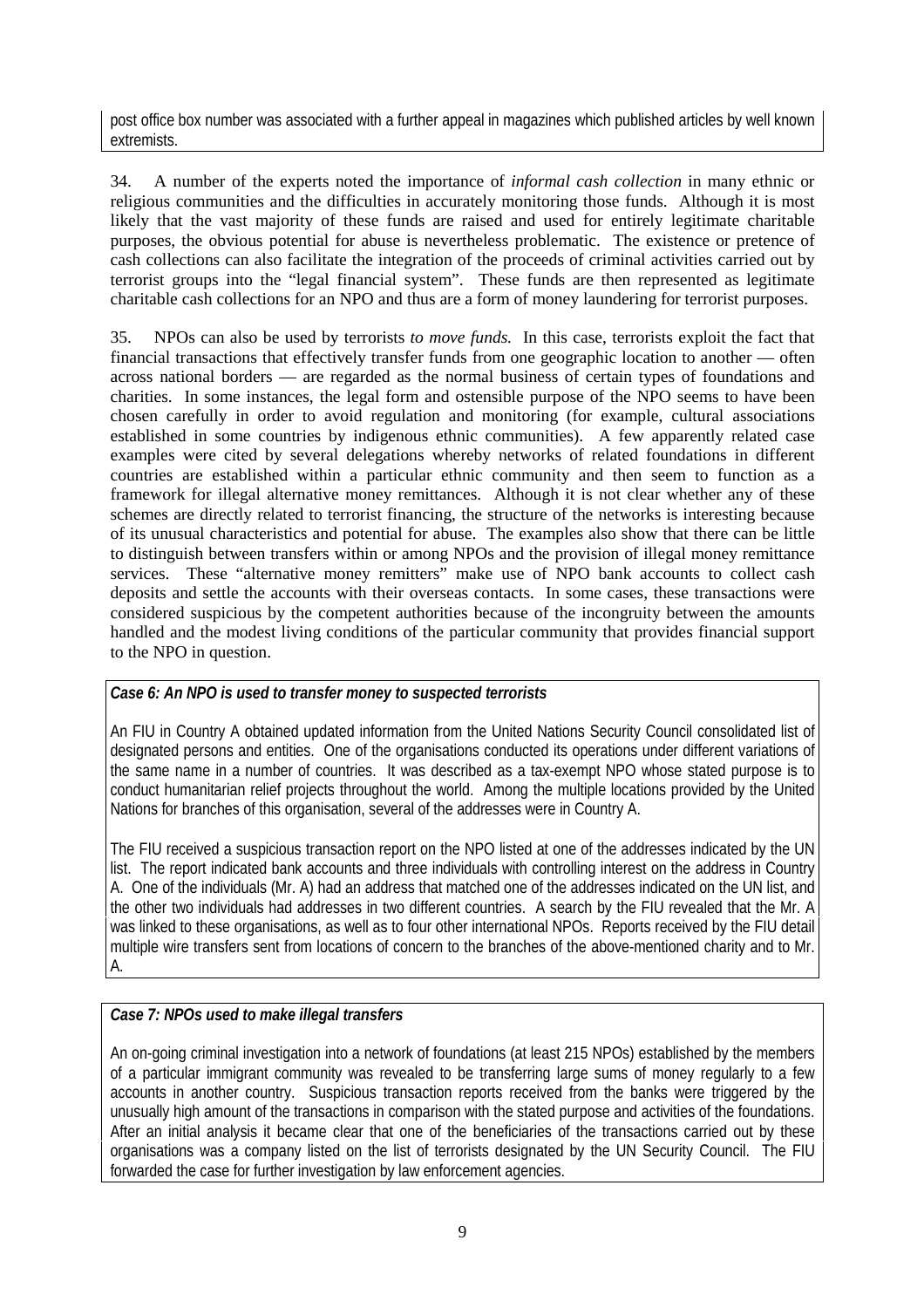Although the stated purpose of these foundations was charitable, the size and frequency of the transfers (both through regular bank accounts and by using money transfer services) were difficult to explain. Over a 3-year period, the 35 NPOs sent over USD 160 million overseas. The network consisted of a sizable number of foundations spread throughout the country, with a concentration in cities with a large presence of same immigrant community. The ongoing criminal investigation concluded that the NPOs are most likely a cover for an alternative remittance system. Although it is still too early to draw a clear conclusion about the source and destination of the funds of this network, there is at least the possibility that the funds were raised within this immigrant community with the deliberate intent to support terrorist acts.

36. Finally, NPOs can also be used to *provide direct logistical support* to terrorists or *serve as a cover for their operations.* This type of terrorist misuse is particularly evident among those NPOs that have several branches operating in multiple jurisdictions.

## *Case 8: Senior members of an NPO use the organisation to fund terrorism*

An NPO was registered in Country X as a tax-exempt charity whose stated purpose is to conduct humanitarian relief projects throughout the world. Although the NPO was incorporated in Country X, it operated in various locations using slightly different names.

Financial and business records were seized from the NPO's head office and the homes of the NPO's chief executive officer and a member of its board of directors. On the same date, Country X issued an order blocking the NPO's assets and records pending further investigation. Eleven months later, Country X submitted the NPO to the UN for designation under relevant UN Security Council resolutions for its support of a terrorist organisation.

Country X convicted the chief executive officer of the NPO for fraud and organised crime related offences for diverting more than USD 315,000 of charitable donations to terrorist organisations. Prior to these actions, there is evidence that the NPO had provided both direct and indirect financial support terrorist organisations.

#### Categories of misuse

37. An important conclusion from this year's work on NPOs is that various categories of NPOs have different sets of risk profiles and thus vary in the types of unusual characteristics that may be detected and help to identify terrorist financing. It is important, for example, to distinguish between NPOs that officially register as charities and then use their status to tap into a broader base of funding and those NPOs that perform a less visible function, sometimes avoiding registration or tax exemption altogether. Often these unregistered NPOs obtain their funds from or provide services for certain ethnic communities. Such NPOs may be more commonly known as cultural associations or associations or foundations with community-related activities rather than as charities.

38. A distinction can also be made between NPOs that operate internationally and those that have a local function. There is a common misperception that NPOs can only be misused in an international context by raising funds in donor countries and then sending these funds abroad to terrorist groups in third countries. Although internationally active NPOs may be more vulnerable to misuse, terrorist financing may also occur within NPOs that operate exclusively within national boundaries. Countries that have an internal terrorist problem clearly have experience with NPOs operating within their borders being misused for the financing of local terrorist groups. A related misconception is that the misuse of NPOs by terrorists is exclusively related to religious extremism.

39. Another distinction that can be made relates to the differing degrees of complicity between an NPO and its donors. While in most of the relevant cases considered by the experts this year involved corrupt or complicit management of the NPO as a contributing if not primary reason for the link with terrorist financing, there are also reported examples of largely innocent NPOs that were exploited by a few infiltrators who were able to siphon off or divert the funds of the organisation. Moreover, an innocent NPO could also be the victim of an unrelated recipient organisation or related branch office.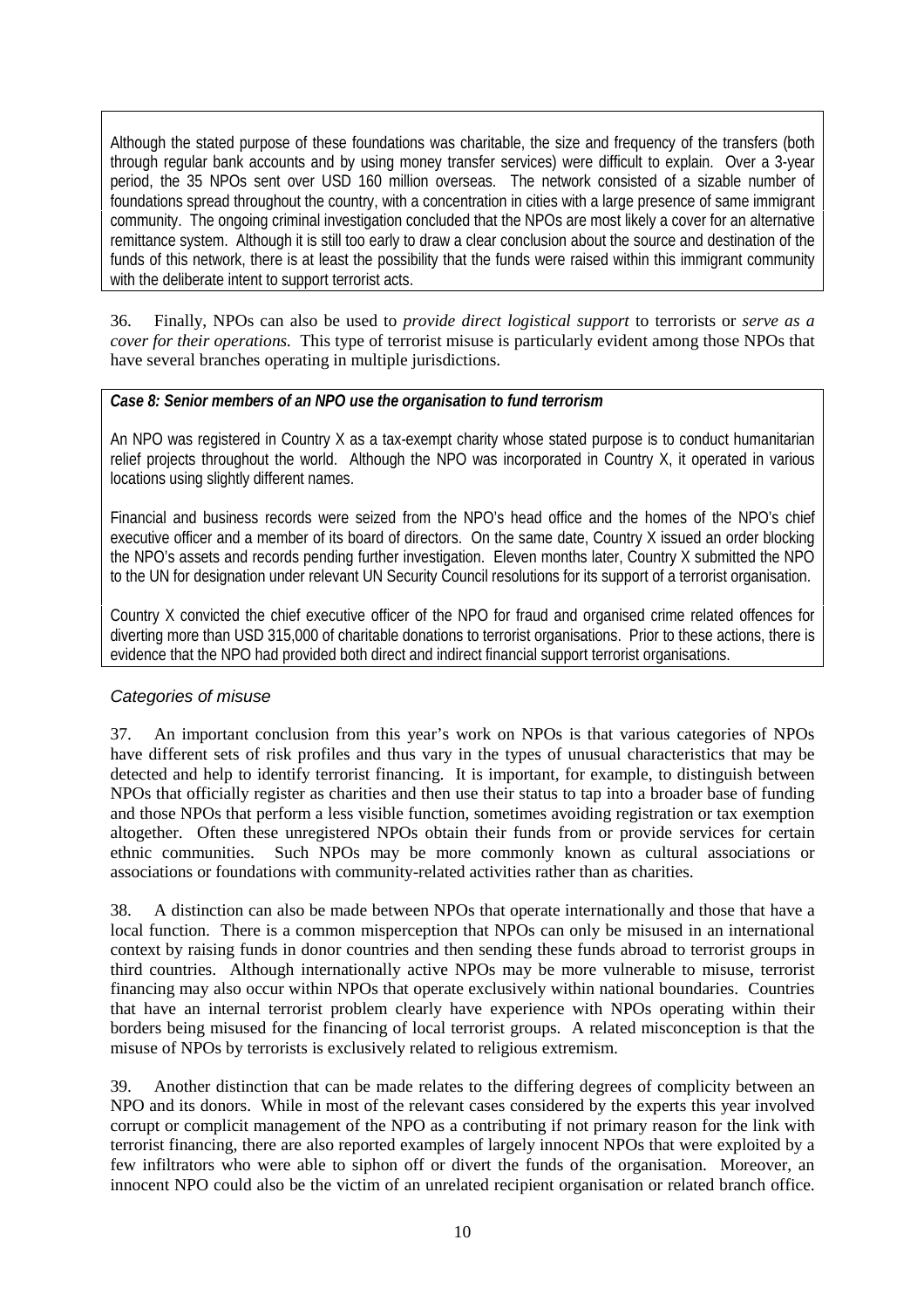There are even cases of bogus fund raising, where the name of existing and unwitting NPO was used as a cover for illegal fund-raising.

#### Detecting terrorist financing in the NPO sector

40. Given the typologies discussed above, the experts came to the conclusion that the method with the best chance of success for detecting possible terrorist financing links to NPOs is through intelligence or police work, which builds on links with other NPOs (operational, financial or through common management and personnel) or though connections to individuals that are already suspected of terrorist or terrorist financing activities. In some cases, the directors or managers of the NPO may already have a history of extremism or even a criminal or terrorism-related record. In other cases, links may be established with well-known terrorist organisations or with other NPOs that are already on the various lists of designated persons or entities maintained by the United Nations or individual countries. Public concerns and tips about the possible involvement of NPOs in questionable activities can also play a role in detecting possible misuse.

41. The reporting of suspicious unusual transactions by financial institutions and the subsequent analysis by FIUs or law enforcement also play an important role in bringing certain cases of suspected terrorist abuse of NPOs to the surface. In some countries, suspicious transaction reports related to unusual NPO-activity have actually led to the initiation of an investigation, while in other cases the reporting system and FIU-analysis have contributed to the development of further leads in ongoing investigations.

42. The monitoring activities of supervisory or tax authorities responsible for NPO oversight do not appear to have identified any initial leads into terrorist financing cases within the charitable sector. However, these authorities have sometimes played an important role in developing relevant leads by being able to ask further questions or inspect entities and/or share information with law enforcement agencies.

43. The experts agreed that each of these detection mechanisms had a complimentary function that could be pursued or enhanced collectively. This diversity of possible detection mechanisms and information sources regarding potential terrorist abuse of charities underscores the importance of constructing effective information-sharing arrangements both within and among government authorities.

#### Warning indicators

44. Besides the links to suspected terrorists, terrorist organisations or other suspect NPOs, the experts also identified a number of individual unusual characteristics or "red flags" in the case examples considered during this year's typologies exercise. Some of these unusual characteristics could be particularly helpful for financial institutions; others may be more useful for supervisory or investigative authorities.

#### *Specific financial characteristics:*

- Incongruities between apparent sources and amount of funds raised or moved such as situations in which large amounts of funds are apparently raised within communities that have a very modest standard of living.
- A mismatch between the pattern and size of financial transactions on the one hand and the stated purpose and activity of the NPO on the other, for example (as mentioned above) a cultural association that after ten years of existence opens a bank account for handling the proceeds of a music festival and deposits a disproportionately large amount of money into the account.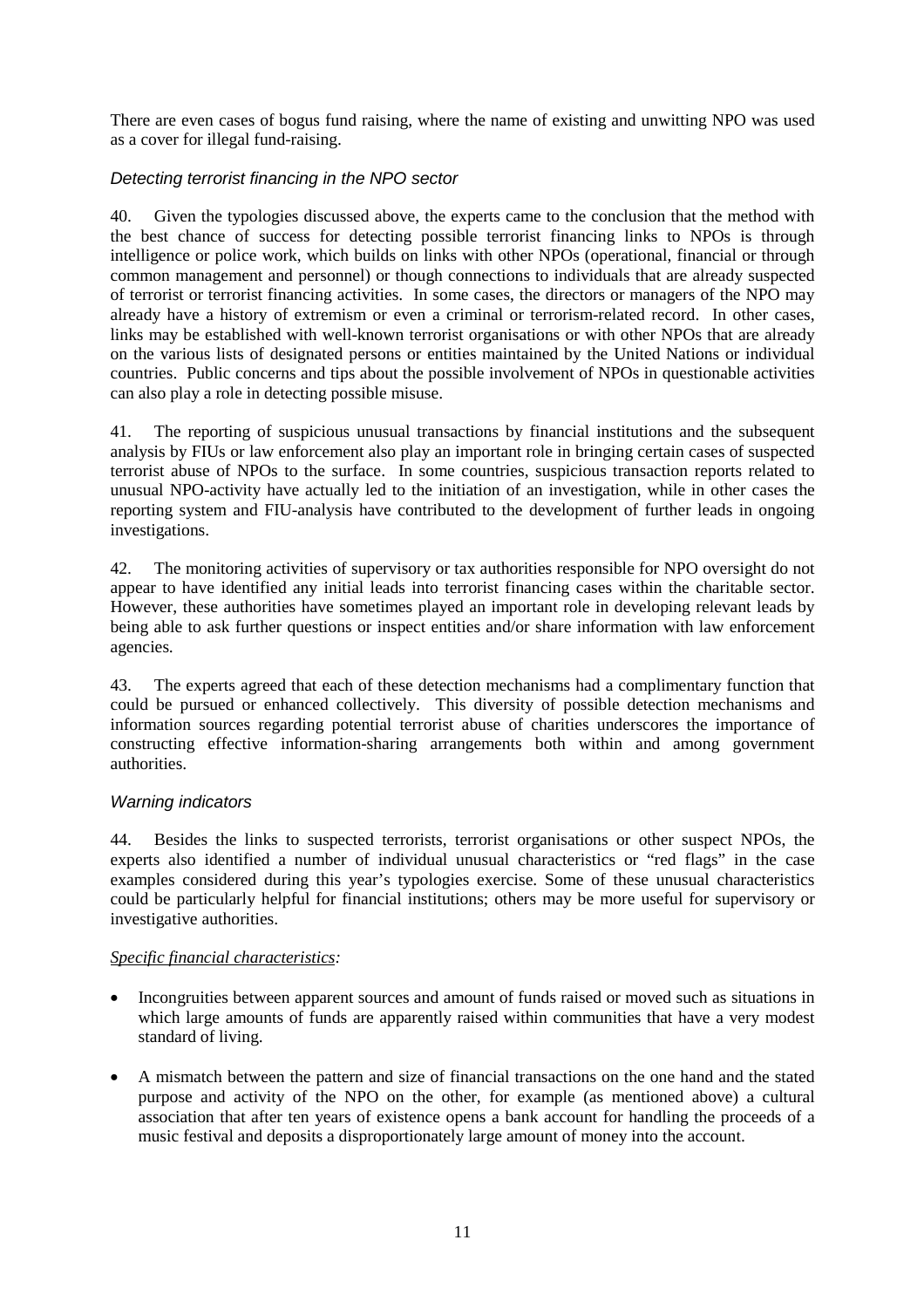- A sudden increase in the frequency and amounts of financial transactions for the account of an NPO or the inverse, that is, the NPO appears to hold funds in its account for a very long period.
- Large and unexplained cash transactions by NPOs.
- The absence of contributions from donors located within the country of origin of the NPO.

#### *Other characteristics:*

- The existence of foreign directors, particularly in combination with large outgoing transactions to the country of origin of such directors and especially if destination is a high-risk jurisdiction.
- The existence of a large number of NPOs with unexplained links: for example, several NPOs transfer money to each other or share the same address, same managers or personnel; or a large number of NPOs are related to the same community and use the services of the same gatekeeper.
- NPOs with little substance, that is, in relation to their stated purpose and financial flows, they appear to have little or no staff, suitable offices or telephone number.
- Operations in or transactions to or from high-risk jurisdictions could of course also be considered as a reason for higher scrutiny by financial institutions. It could also serve as a criterion for initiating increased attention by supervisory or other competent authorities.

#### **Policy implications**

#### Different oversight systems and approaches

45. The consensus among those experts involved both in this year's typologies exercise and specifically in the NPO workshop was that additional measures will likely need to be developed to reduce the vulnerabilities of NPO to misuse for terrorist financing purposes. The extent and the nature of such measures remain to be defined, however. In part, the lack of clear direction in this area reflects the fact that there are great differences among countries in how they oversee and ensure transparency within the NPO sector. Some countries, for example, have a long-standing tradition of active government oversight of NPOs, while other countries put more emphasis on criminal investigation and detailed record-keeping requirements. Still other countries have implemented farreaching regulatory systems that include detailed record keeping and reporting requirements, external auditors, licensing, the mandatory use of authorised bank accounts, permits for international transactions, and detailed customer due diligence requirements for banks (with regard to NPOs).

46. The differences in approach among countries appear to be mostly related to different philosophies with regard to the role of government in the regulation of charities and other types of NPOs. Some countries believe that the protection of donors is a legitimate reason for comprehensive government regulation and supervision of NPOs. Others believe that protection of donors is primarily the responsibility of those who contribute to NPOs, thus it is private watchdog organisations, etc. which are responsible for this oversight.

47. Many countries have some kind of regulation and oversight of those NPOs that have been granted a full or partial tax-exempt status with the fiscal authorities. In certain countries, these authorities may even play an important and active role in the oversight of such organisations. For example, the fiscal authorities may require detailed annual reports from each registered NPO and then make this information publicly available upon request. In other countries, government regulation and oversight is mainly geared towards protecting the integrity of certain types of legal entities, which have a specific license to handle large amounts of charitable funds.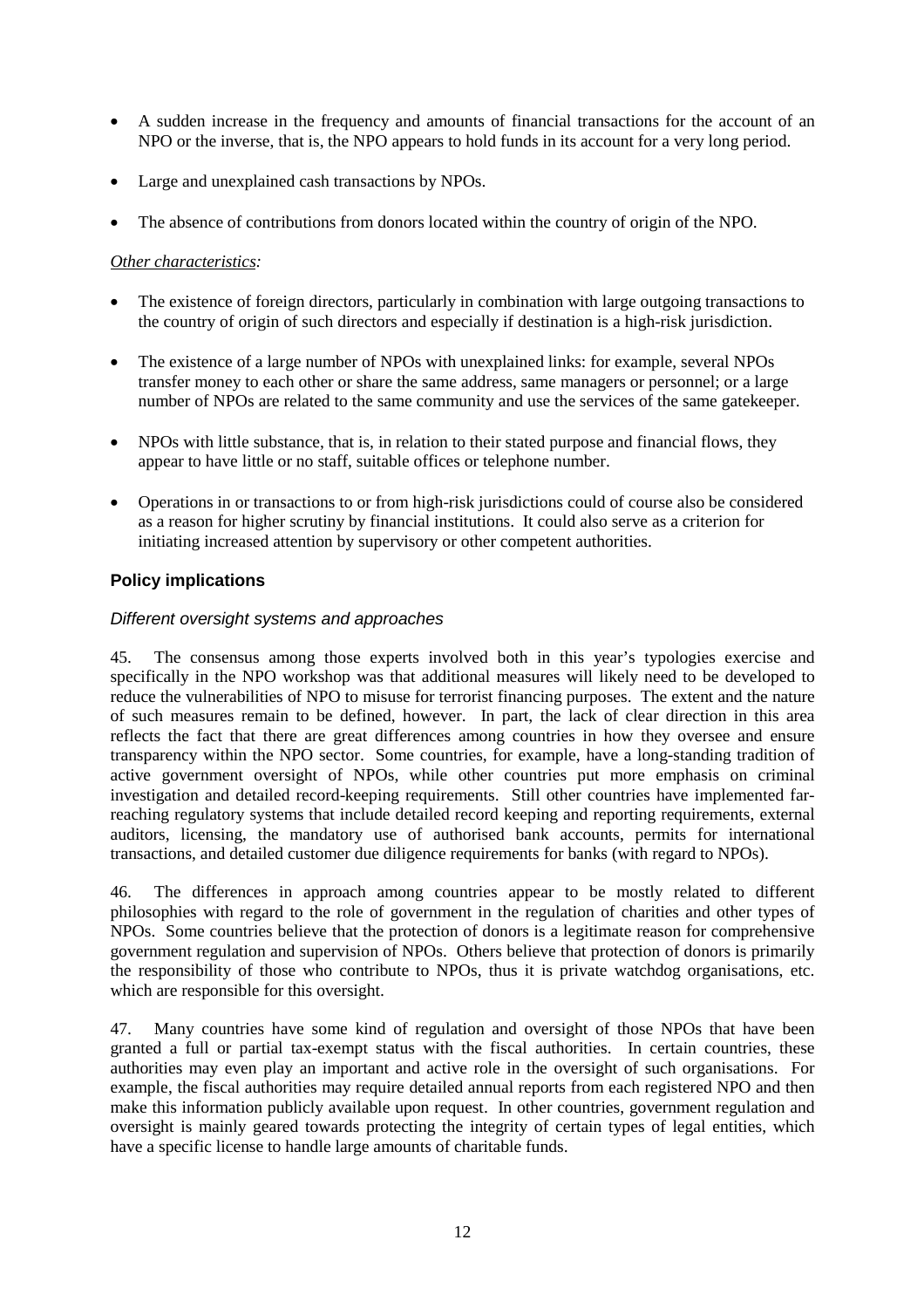48. Finally, there is of course another reason to increase regulatory oversight of the NPO sector, namely to prevent criminal abuse, not only for terrorism financing, but also for money laundering and fraud. No matter which approach taken, most countries still appear to have significant loopholes in their systems. The experts identified a number of important constraints that might prevent jurisdictions from effectively reducing the threat posed by terrorist financing or other criminal misuse of the NPO sector.

49. Most countries can only dedicate a limited part of its resources to the regulation and oversight of the NPO sector, which in some cases consists of hundreds of thousands of organisations that handle up to several percentages of the GDP of a country. This observation is particularly true for many of the recipient or developing countries, where NPOs of all sizes, often community-based, play a particularly crucial role in the economy. Sometimes the NPO-sector in those countries has a larger economic weight and importance than the public sector.

50. In most countries, a large percentage (up to 90%) of the total number of NPOs consists of very small organisations. For these smaller NPOs, it can be very difficult to carry a substantial administrative burden that would be required for complying with detailed government regulation. Even for larger organisations, there are limits to what can be considered a reasonable compliance burden, since the resources of NPOs are by their very nature scarce in relation to the often essential services they provide. Furthermore, some countries have certain legal or even constitutional provisions that prevent or limit the imposition of regulatory requirements on certain categories of NPOs. Examples of such provisions are the freedom of association or the special status of religionbased organisations.

#### Conclusions and issues for follow up

51. There was a consensus among the experts of this year's typologies exercise that, whatever approach is taken, government regulation or oversight should have a risk-based character. Any oversight regime (whether a genuine regulator or tax authorities) should have a targeted function and focus on areas of high risk. An argument was made by some experts that an oversight function may be more useful in developing a terrorist financing lead in the early stages of investigation when there is not yet sufficient ground for a criminal investigation, rather than in generating independent leads. Others believed that government oversight could also have a preventative and lead-generating function by requiring enhanced scrutiny on certain high-risk categories of NPOs. In any event, it was recognised that having the authority and means to follow up on the suspicious or unusual characteristics of an NPO before there is sufficient grounds for initiating a criminal investigation is perhaps one of the most crucial elements of an effective system to combat misuse of the NPO sector.

52. Regardless of the approach taken to oversee of NPOs, many countries may retain certain exceptions or loopholes in their systems that limit any reduction in the vulnerability of the sector as a whole. For example, certain countries may be unable to monitor NPOs that do not register for taxexempt status, religious organisations or NPOs established in certain other unregulated legal forms. There is thus a need to examine how vulnerable these parts of the NPO sector are to terrorist financing or other forms of misuse and then to identify alternative solutions to guarantee transparency and access when necessary to competent authorities. A solution mentioned by one country was to require NPOs to register with fiscal authorities in order to open a bank account.

53. In order to generate and develop leads, the experts considered it important to further develop or enhance mechanisms and gateways for sharing information both nationally and internationally. To facilitate co-operation on the national level, there was considerable support for the idea of creating "national task forces" of law enforcement agencies, intelligence and security services, FIU personnel, NPO supervisors and tax authorities. Such task forces could: (i) examine and assess the risk of terrorist financing in the NPO sector; (ii) recommend appropriate development or enhancement of an effective yet reasonable oversight mechanism to combat this risk, and (iii) share information on potential or suspected terrorist financing activity occurring in the sector.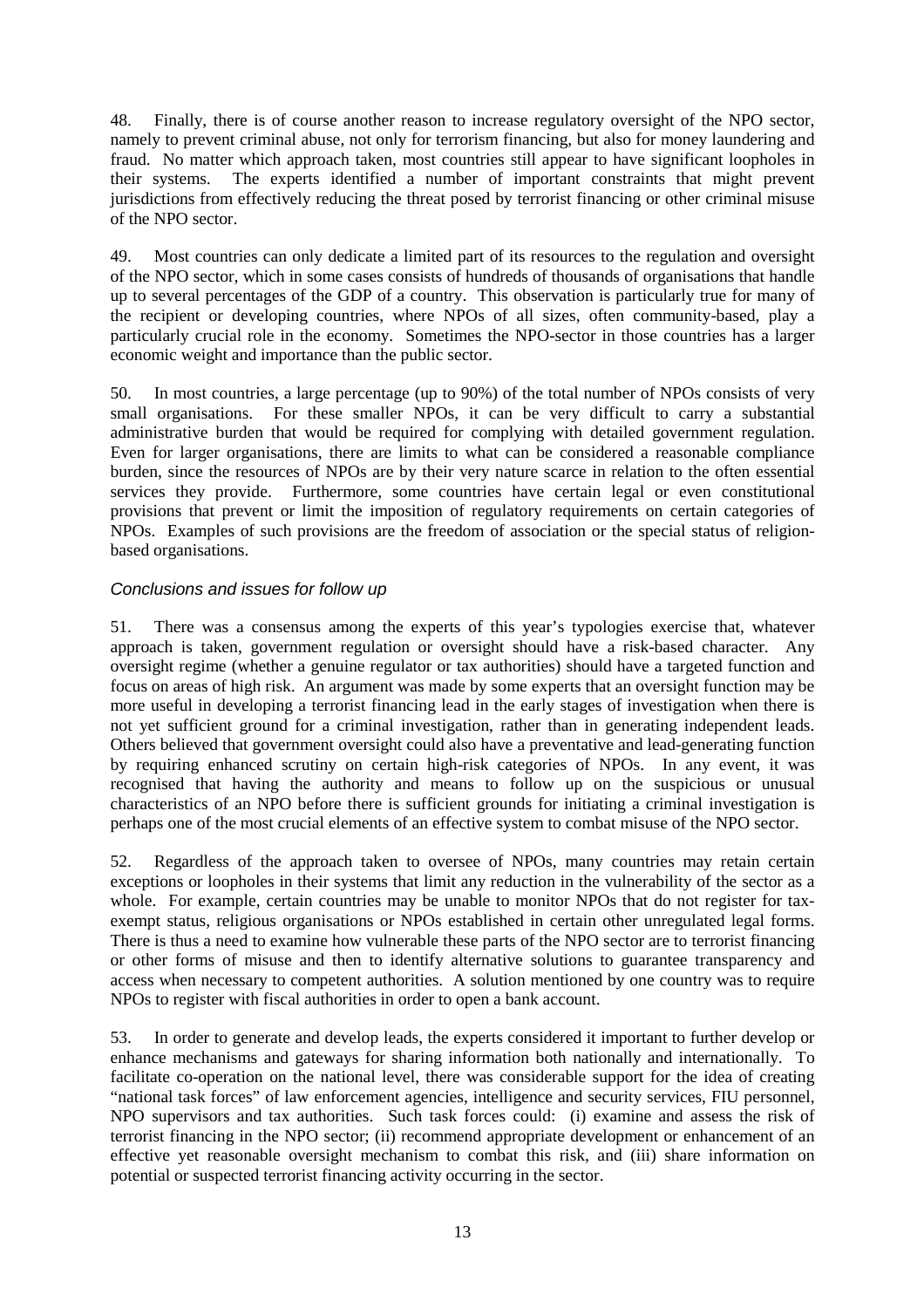54. For international information exchange and co-ordination, the experts emphasised the importance of proactive and rapid information exchange between counterpart and non-counterpart agencies (that is, not only between FIUs, for example, but also between FIUs and regulatory or law enforcement agencies). The type of information exchange would be as a complement to more formal exchanges of information, in particular if there are strong indications of internationally active groups and possible links with NPOs overseas. International organisations that can compare different national databases could also play a very useful role.

55. Particular attention should be paid to removing the obstacles for tracing and verifying the use of NPO resources in third countries (overseas operations or overseas connections). This is especially problematic in distressed or conflict areas. To address this problem, a number of ideas were discussed, including: (i) the need for closer co-operation between the authorities of donor and recipient countries; (ii) the possibility of co-ordinating and sharing information resulting from occasional field audits overseas; (iii) the possibility of channelling funds through explicitly authorised and monitored local organisations; (iv) the development of a template for reliable procedures for international transactions and operations (look at the procedures of the larger and more established NPOs in each donor jurisdiction and in each recipient jurisdiction); (v) the possibility of reversing the burden of proof in certain instances (NPOs in donor countries proving that their overseas operations and transactions, also through local NPOs, are conducted in accordance with their stated purpose and by-laws), and (vi) requiring NPOs to receive licenses associated with enhanced due diligence requirements before authorising operations in certain high risk conflict or terrorist areas or jurisdictions. While none of these ideas was intended to relieve the recipient jurisdiction from all responsibility associated with overseeing the NPO sector, each proposal offers a means of enhancing protection of the NPO sector by imposing additional obligations on the donor jurisdiction or NPO. This could also help to provide sufficient protection against misuse of resources in geographical areas where there is relatively little government control particularly in conflict areas.

56. Further work needs to be done in order to make optimal use of the system for reporting suspicious or unusual transactions as a means of detecting possible misuse of NPOs. Further work also needs to be done on the red flags as well as on best practices for customer due diligence in relation to NPOs. Finally, it is important that countries engage in discussions with their NPO sector to ensure mutual understanding and co-operation in the fight against terrorism financing. It is also essential that countries make optimal use of the available knowledge and expertise in the NPO sector to determine which measures and requirements are feasible and effective and which best practices can be identified.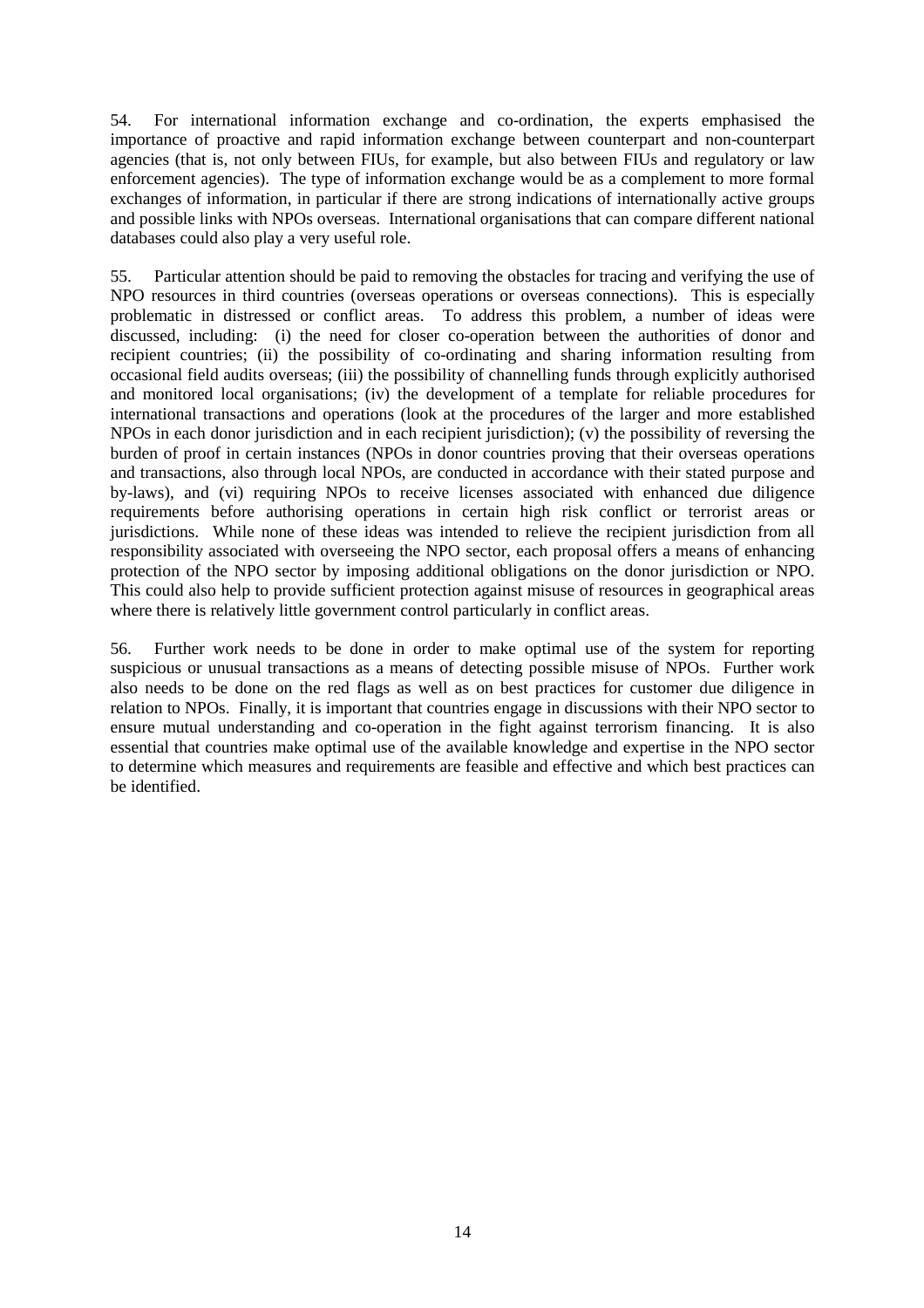# **III: MONEY LAUNDERING VULNERABILITIES IN THE INSURANCE SECTOR**

57. The worldwide insurance industry, according to some sources, generates premiums in the range of USD 2.4 to 2.6 trillion<sup>3</sup>. The industry provides risk transfer, savings and investment products to a variety of consumers, from individuals to multi-national corporations and governments. The insurance industry is moreover diverse; three major areas of the industry (according to the types of insurance product) include general insurance, life insurance and re-insurance. These products, like any other financial service, are exposed to a threat of money laundering, and previous FATF typologies exercises – in particular, last year's – have identified cases in which certain insurance products have been used to launder money. For this reason, the FATF selected insurance as the topic for the third workshop in this year's exercise.

58. Financial institutions view payments originating from insurance companies as commonplace. The money is assumed to be clean and the payments do not attract attention. If money launderers can place funds into an insurance policy, then they will have made significant steps in layering and integrating the funds into the international financial system.

59. The experts viewed the insurance sector as potentially vulnerable to money laundering because of the size of the industry, the easy availability and diversity of its products and the structure of its business. In regard to this last point, it is important to note that insurance is, in some jurisdictions, often a cross-border business and more frequently than not involves the distribution of its products through brokers or other intermediaries who are not necessarily affiliated with or under the control or supervision of the company that issues the product. Moreover, because the beneficiary of an insurance product is often different from the policyholder, it is sometimes difficult to determine when and for whom it is necessary to perform customer due diligence (for the policyholder only or also for the beneficiary?).

60. In order to lessen the inherent risks to the insurance industry, many jurisdictions require certain parts of the industry to be subject to formal anti-money laundering requirements, such as customer due diligence and the obligation to report suspicious transactions. There are, in addition, international anti-money laundering norms proposed by the insurance industry itself and issued through the International Association of Insurance Supervisors (IAIS)<sup>4</sup>. The IAIS anti-money laundering guidance paper for insurance entities identifies the main principles and procedures relevant to the industry, including compliance with know-your-customer (KYC) requirements and training programmes for staff.

61. This year's typologies exercise examined the risks, trends and vulnerabilities of insurance to money laundering and assessed the nature and size of any money laundering problem with a view to identifying which categories of insurance are most at risk of money laundering.

# **Typologies**

62. A number of methods for money laundering in the insurance sector have been detected, and some of these techniques have already been noted in previous years. At the placement stage of the laundering cycle for example, the industry has been used through the outright purchase of insurance products with criminal cash proceeds. In these cases, money launderers have exploited the fact that insurance products are often sold by brokers — that is, agents who are not acting directly under the control or supervision of the company that issues the product. Thus, the launderer may seek an insurance broker who is not aware of or does not conform to necessary procedures, or else who simply fails to recognise or report information regarding possible cases of money laundering.

 $\overline{a}$ 3 OECD (2003), *Insurance Statistics Yearbook 1994 - 2001*, p. 2; and "Sigma Insurance Research Paper 8", *World Insurance in 2002*, p. 26.

 $4$  For further information on the IAIS: www.iaisweb.org.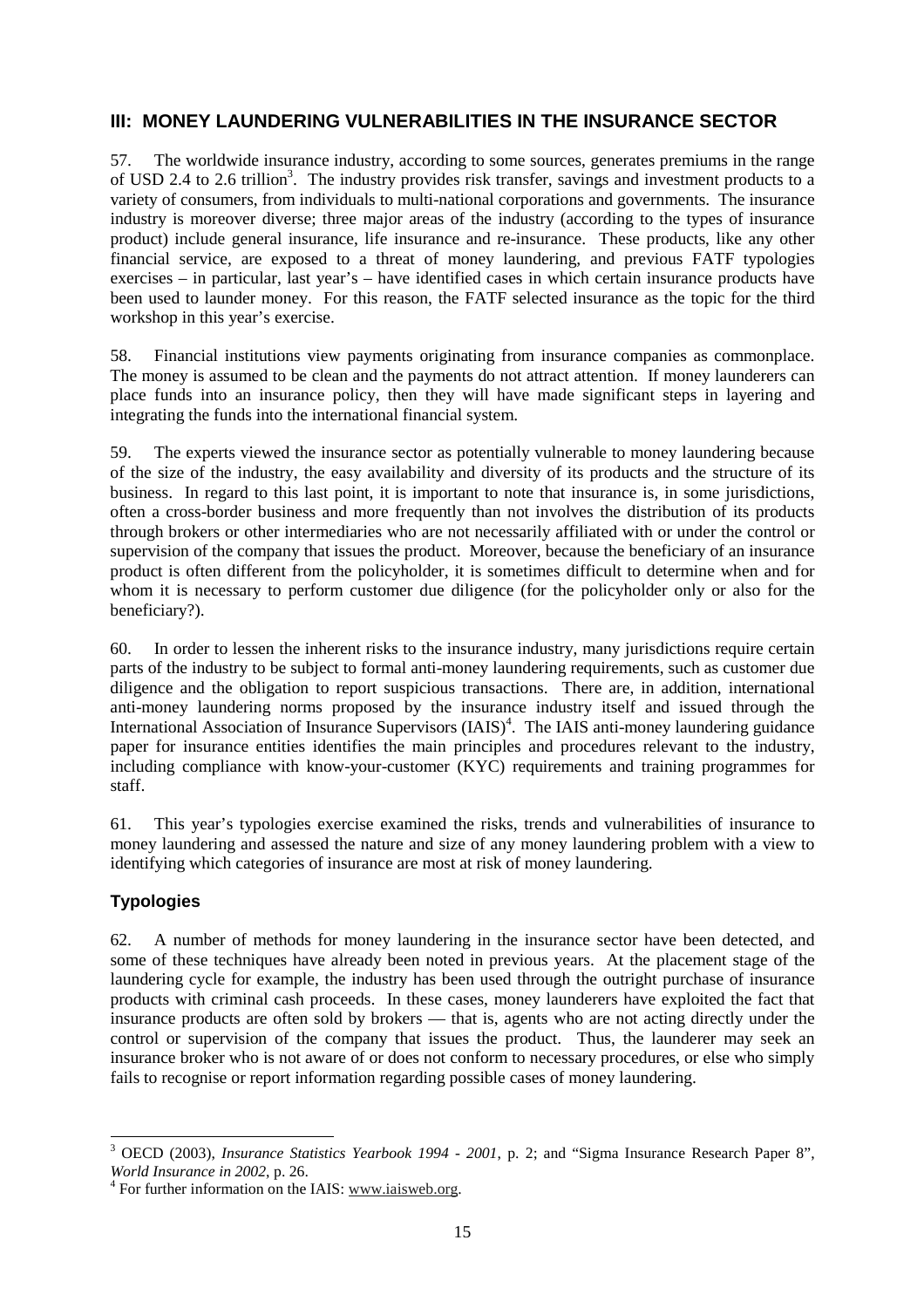#### *Case 9: An Insurance policy used to launder money*

A money launderer purchased marine property and casualty insurance for a phantom ocean-going vessel. He paid large premiums on the policy and suborned the intermediaries so that regular claims were made and paid. However, he was very careful to ensure that the claims were less than the premium payments, so that the insurer enjoyed a reasonable profit on the policy.

In this way, the money launderer was able to receive claims cheques which could be used to launder funds. The funds appeared to come from a reputable insurance company, and few questioned the source of the funds having seen the name of the company on the cheque or wire transfer.

#### *Case 10: Money laundering following insurance firm pay outs*

Police in Country A uncovered a case of stolen car trafficking where the perpetrators provoked accidents in Country B to be able to claim the damages. The proceeds were laundered via public works companies. A network consisting of two teams operated in two different regions of Country A. Luxury vehicles were stolen and given false number plates before being taken to Country B. An insurance contract was taken out in the first country on these vehicles. In Country B, the vehicles were deliberately written off and junk vehicles with false number plates were bought using false identity documents to be able to claim the damages from the insurance firms in Country A.

Around a hundred luxury stolen vehicles were used in this scheme to claim the damages resulting from the simulated or intentional accidents that were then fraudulently declared to the insurance firms. The total loss was over USD 2.5 million. The country in which the accidents occurred was chosen because its national legislation provided for prompt payment of damages.

On receipt of the damages, the false claimants gave 50% of the sum in cash to the leader of the gang who invested these sums in Country B. The investigations uncovered bank transfers amounting to over USD 12,500 per month from the leader's accounts to the country in question. The money was invested in the purchase of numerous public works vehicles and in setting up companies in this sector in Country B. Investigations also revealed that the leader of the gang had a warehouse in which luxury vehicles used for his trafficking operation were stored. It was also established that there was a business relationship between the leader and a local property developer, suggesting that the network sought to place part of its gains into real estate.

63. The examples provided in this year's typologies exercise appears to further demonstrate that there are a number of potential warning indicators of possible money laundering, including the potential policy holder being more interested in cancellation terms than the benefit of the policy. The use of cash and /or payment of large single premiums, the use of large volumes of cash for any payment should be considered suspicious and as a potential attempt to place criminal funds into the financial system through insurance products.

64. The receipt of premiums from offshore and/or lightly or unregulated financial intermediaries may also be another sign of potential use of insurance products for laundering purposes. There is an inherent risk both in dealing with and in receiving payments from unregulated intermediaries, as they may often have failed to ensure that thorough due diligence has been conducted on the funds being placed into its policies. It was noted by a number of experts that insurance firms in many jurisdictions often conduct additional due diligence procedures to manage this particular risk.

65. Another method used for laundering through insurance policies – specifically those used as investment vehicles – is for the launderer to make one or several overpayments of the policy premiums and then request that any reimbursement be paid to a third party. The launderer thus continues to retain the policy as an investment product, while laundering funds through the additional policy contributions / redemptions.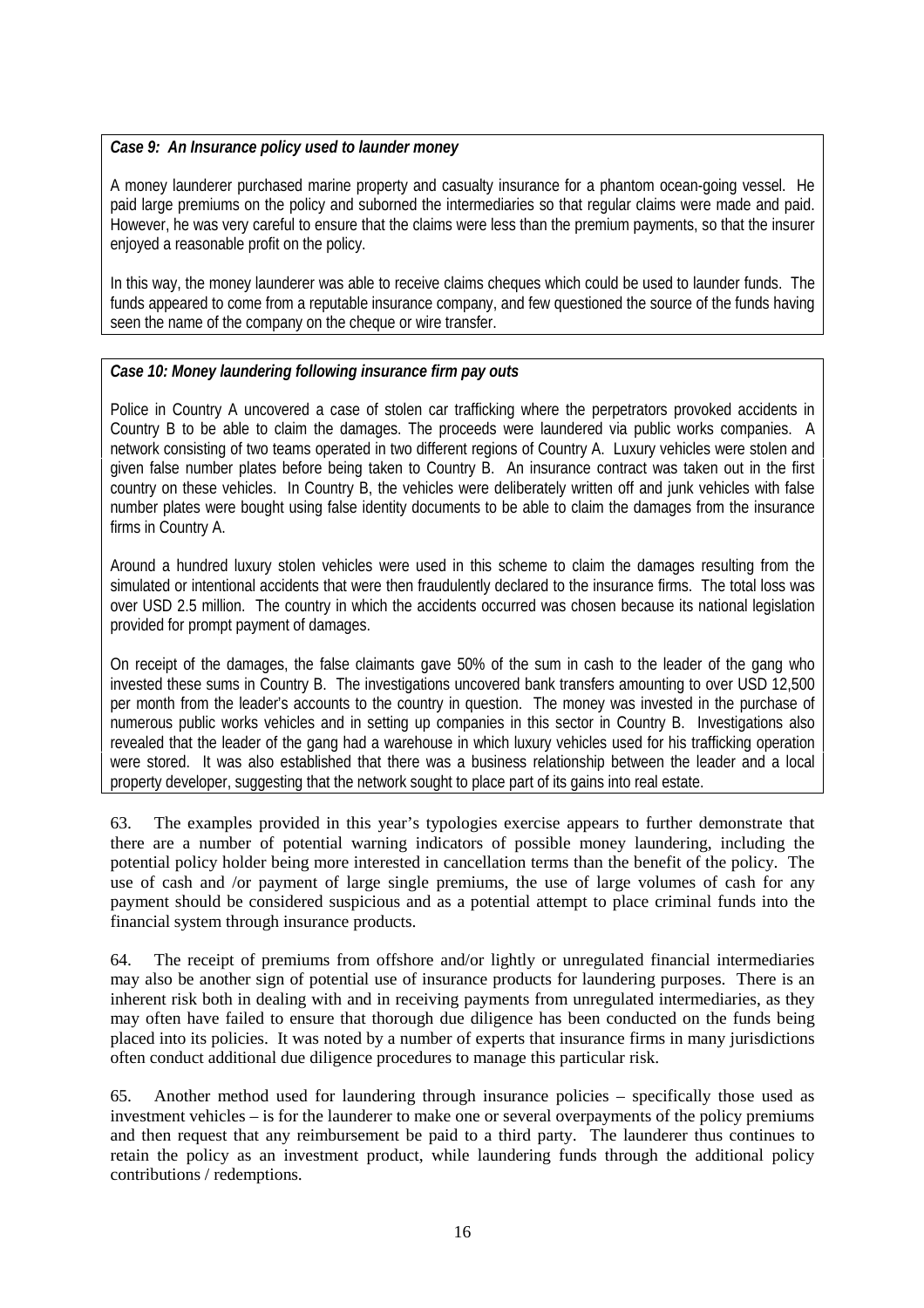#### *Case 11: Money Launderers use the insurance industry to clean their funds*

Clients in several countries used the services of an intermediary to purchase insurance policies. Identification was taken from the client by way of an ID card, but these details were unable to be clarified by the providing institution locally, which was reliant on the intermediary doing due diligence checks.

The policy was put in place and the relevant payments made by the intermediary to the local institution. Then, after a couple of months had elapsed, the institution would receive notification from the client stating that there was now a change in circumstances, and they would have to close the policy suffering the losses but coming away with a clean cheque from the local institution.

On other occasions the policy would be left to run for a couple of years before being closed with the request that the payment be made to a third party. This was often paid with the receiving institution, if local, not querying the payment as it had come from another reputable local institution.

66. Frequent changes of beneficiaries, using the policy as a bearer asset, or as collateral in part of a wider money laundering scheme together with the early surrender of investment type policies, especially where to do so defies economic logic were also noted as potential money laundering problems by some member countries.<sup>5</sup>

67. Some of the indicators of potential money laundering mentioned here are relatively easy for a diligent insurer or intermediary to identify. Indeed, in some cases, there may be legitimate reasons for the occurrence of these indicators. However, in a number of the examples provided by the experts in which money laundering had occurred, several indicators were present. It should be noted that many of these indicators appear to be in respect to investment-type life insurance products. As previously mentioned, these instances involve the use of insurance products as a savings or investment vehicle into which dirty money is paid followed by the payment out of some or all the funds in the form of a legitimate appearing redemption.

#### *Case 12: Organised crime launders money through life insurance policies*

 $\overline{a}$ 

Customs officials in Country X initiated an investigation which identified a narcotics trafficking organisation utilised the insurance sector to launder proceeds. Investigative efforts by law enforcement agencies in several different countries identified narcotic traffickers were laundering funds through Insurance firm Z located in an off-shore jurisdiction.

Insurance firm Z offers investment products similar to mutual funds. The rate of return is tied to the major world stock market indices so the insurance policies were able to perform as investments. The account holders would over-fund the policy, moving monies into and out of the fund for the cost of the penalty for early withdrawal. The funds would then emerge as a wire transfer or cheque from an insurance company and the funds were apparently clean.

To date, this investigation has identified that over USD 29 million was laundered through this scheme, of which over USD 9 million dollars has been seized. Additionally, based on joint investigative efforts by Country Y (the source country of the narcotics) and Country Z customs officials, several search warrants and arrest warrants were executed relating to money laundering activities involved individuals associated with Insurance firm Z

68. The experts in this year's workshop on insurance also observed that the other insurance products may be similarly vulnerable to money laundering where there is almost exclusive use of intermediaries (again brokers or agents that are not affiliated with the company that has issued the

<sup>&</sup>lt;sup>5</sup> For further potential indicators of money laundering in the insurance sector see p19 and 20 of IAIS AML guidance notes for insurance supervisors and insurance entities at: http://www.iaisweb.org/02money.pdf.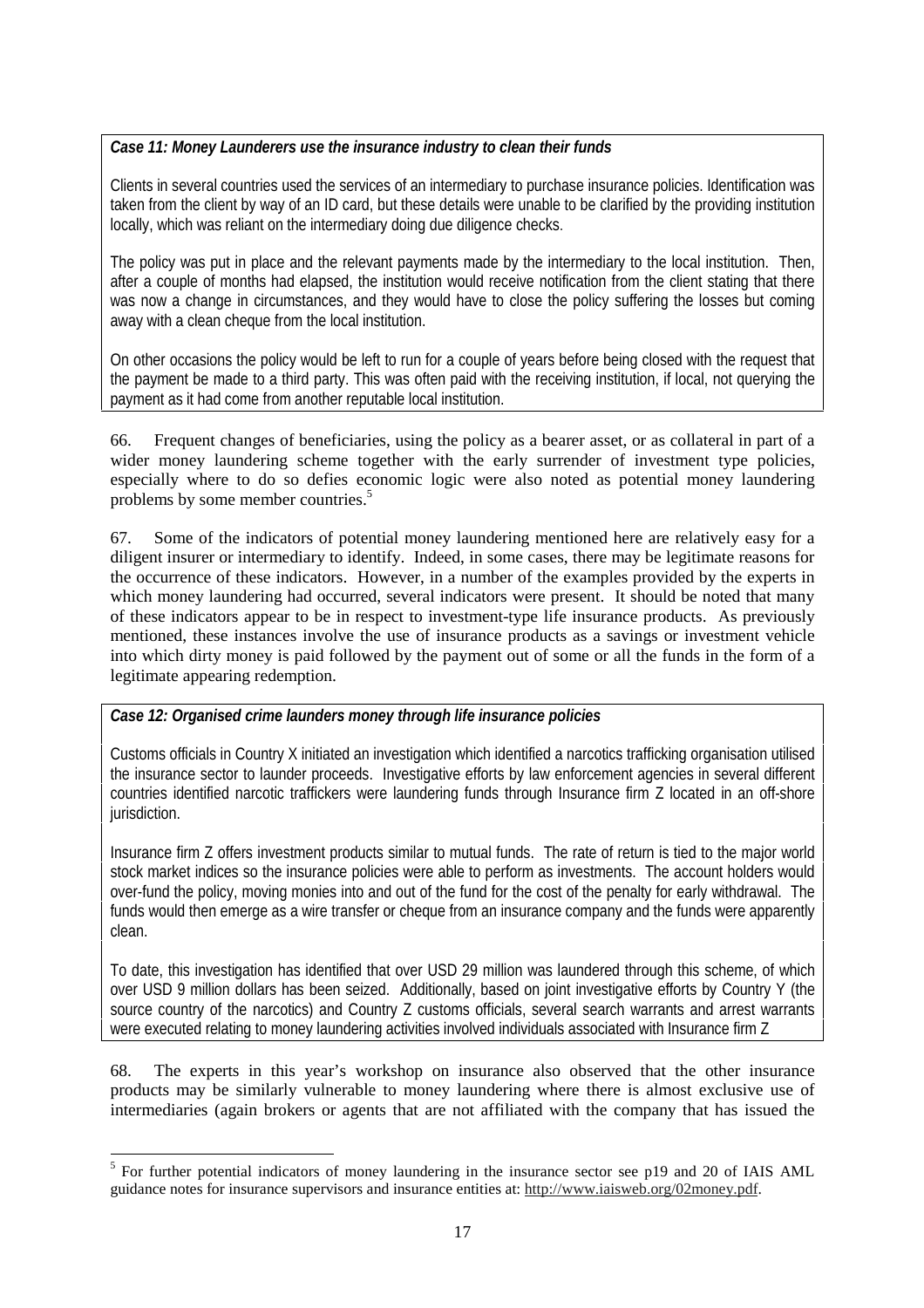insurance product). The risk may be even more acute when the relative lack of anti-money laundering requirements or other relevant regulations for this sector is factored in.

#### Suspicious transaction reporting and insurance

69. An important observation made by the experts in this year's typologies exercise concerns the relatively low numbers suspicious transaction reports that involve insurance. This observation appears to be true for the majority of those participants in the workshop despite the fact that the insurance sector has been subject to suspicious transaction reporting for a number of years now in many countries. Furthermore, the number of reports does not necessarily correspond to the relative size of the industry in comparison to the financial sector as a whole. Indeed, certain jurisdictions with substantial insurance industries have very low numbers of insurance-related suspicious transaction reports, despite rigorous reporting requirements.

70. The experts considered whether relatively low numbers of suspicious transaction reports and law enforcement cases involving insurance-related money laundering indicates that the insurance sector was not being significantly used by money launderers or whether cases of money laundering are not being detected. It was the view of some of the experts that, given the size of the insurance industry, its vulnerabilities would be too great for money launderers to ignore. Some, however, believed that the high level of supervision in their countries along with the elimination of bearer policies somewhat lessened the potential risk. That said, it has been the experience in other parts of the financial sector that those parts of the financial system in which anti-money laundering procedures are inconsistently applied are those that are at most risk of exploitation for money laundering purposes.

#### **Policy implications**

71. The amount of actual money laundering detected within the insurance industry appears to be very low in comparison with the size of the industry. Nevertheless, the experts in this year's exercise believe that the insurance sector is still vulnerable to money laundering. It is possible that money laundering is not being detected within the insurance industry due to a combination of the inherent nature of the industry (the dependence on brokers for the distribution of its products), the fragmented and incomplete application of anti-money laundering rules and regulations and a lack of an industrywide commitment to address this risk. As a first step, it will likely be necessary to better understand how and to what degree the various parts of the insurance sector could be used by money launderers.

72. In order to close the loophole of inadequately applied AML/CFT measures, an increased effort will likely need to be made to apply existing measures. There should be a better sharing of information on typologies relevant to the insurance sector, both within the industry and between it, law enforcement and supervisory agencies. Law enforcement and other investigative agencies could also be encouraged to identify any relevant money laundering typologies from other investigations, such as, for example, links with insurance claimant fraud.

73. The experts found that the main vulnerability to money laundering in the insurance industry is probably at the integration and layering stages of the laundering cycle. It is at this point that indicators may be less obvious, or a different type or degree of diligence is required to identify money laundering. Basic customer identification procedures may be insufficient without more comprehensive customer due diligence.

74. The nature of the money laundering risk in the insurance sector appears to be different from that which exists for the rest of the financial sector; consequently, there may be the need to develop industry-specific AML measures. The experts also concluded that further work is necessary to better understand and determine specific vulnerabilities across the whole insurance sector (not just with regard to life insurance).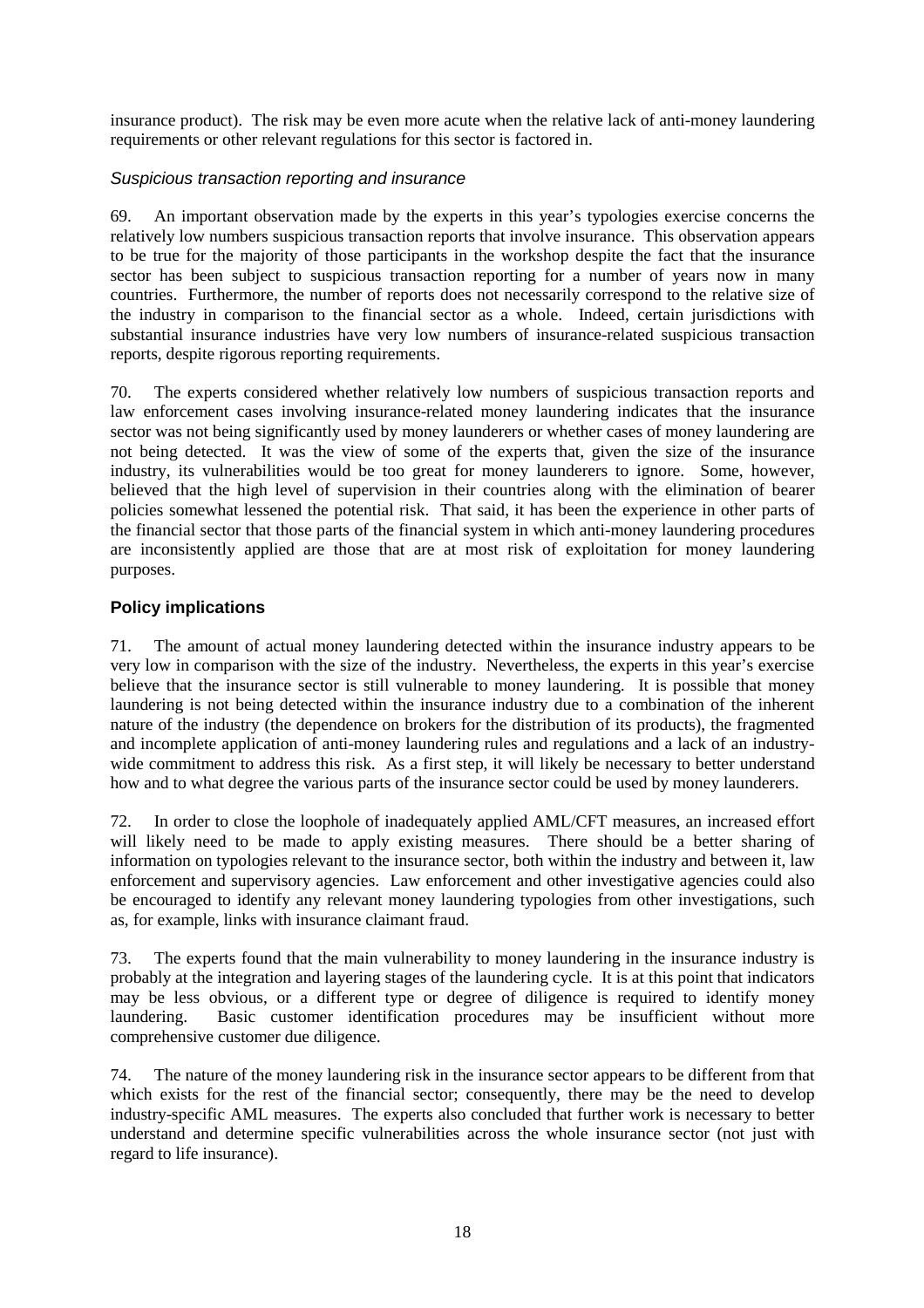# **IV: POLITICALLY EXPOSED PERSONS**

75. The FATF examined PEPs and the risk they represent to the financial sector when it looked at the money laundering vulnerabilities of private banking in 2001. New revelations of suspected PEPs' involvement in financial crime – especially as related to corruption – occur frequently in the press. After issuing the revised Forty Recommendations in which there are increased measures meant specifically to target the risk posed by PEPs, the FATF decided as well to include a short examination of this subject as part of this year's typologies exercise. The issue was therefore discussed during the full meeting of experts, and some initial findings were made.

76. *Politically exposed person* or *PEP* is the term used for individuals who are or have been in the past entrusted with prominent public functions in a particular country. This category includes, for example, heads of State or government; senior politicians and government, judicial or military officials; senior executives of State owned corporations and important political party officials. Because of the special status of PEPs – politically within their country of origin or perhaps diplomatically when they are acting abroad – there is often a certain amount of discretion afforded by financial institutions to the financial activities carried out by these persons or on their behalf. If a PEP becomes involved in some sort of criminal activity, this traditional discretion given to them for their financial activities often becomes an obstacle to detecting or investigating crimes in which they may be involved.

77. From the material presented during the experts' meeting and the written submissions made by participants in the exercise, several observations can be made. First, the sources for the funds that a PEP may try to launder are not only bribes, illegal kickbacks and other directly corruption-related proceeds but also may be embezzlement or outright theft of State assets or funds from political parties and unions, as well as tax fraud. Indeed in certain cases, a PEP may be directly implicated in other types of illegal activities such as organised crime or narcotics trafficking. PEPs that come from countries or regions where corruption is endemic, organised and systemic seem to present the greatest potential risk; however, it should be noted that corrupt or dishonest PEPs can be found in almost any country.

#### *Case 13: An associate of a PEP launders money gained from large scale corruption scandal*

A video tape aired in Country A showed presidential adviser Mr Z purportedly offering a bribe to an opposition politician. This publicity about Mr Z, widely regarded as the power broker behind then-President in Country A, led the president to appoint a special prosecutor prompting numerous other investigations in Country A into the illicit activities of Mr Z and his associates. An investigation initiated by authorities in Country B authorities froze approximately USD 48 million connected to Mr  $Z^6$ . Mr Z fled the country and was eventually captured and extradited to Country A to face corruption, drug trafficking, illicit enrichment and other charges.

Prior to the capture of Mr Z, an associate of Mr Z, Mr Y was arrested on a provisional arrest warrant and request for extradition from Country A. Mr Z and his associates, including Mr Y, generated the criminal proceeds forfeited in this case through the abuse of Mr Z's official position as advisor to former the President of Country A. Some of the principal fraudulent schemes involved the purchase of military equipment and service contracts as well as the criminal investment of government pension funds.

Mr Y was involved in a huge kickback scheme that removed money from both Country A's treasury and their military and police pension fund. Mr Y and others used pension fund money and their own money to buy a majority interest in a Country C banking institution, Bank M which in June 1999 was bought by another bank in Country A. Mr Y was in charge of seeking investments on behalf of Bank M and identified construction and real estate projects for the bank and pension fund to finance. He also controlled the construction companies which built those projects. Mr Y established a pattern of inflating the actual cost of the pension fund investment projects by 25 percent and billed Bank M accordingly. Projects recommended by Mr Y were automatically approved by

 $\overline{a}$ <sup>6</sup> And an additional USD 22 million was later discovered.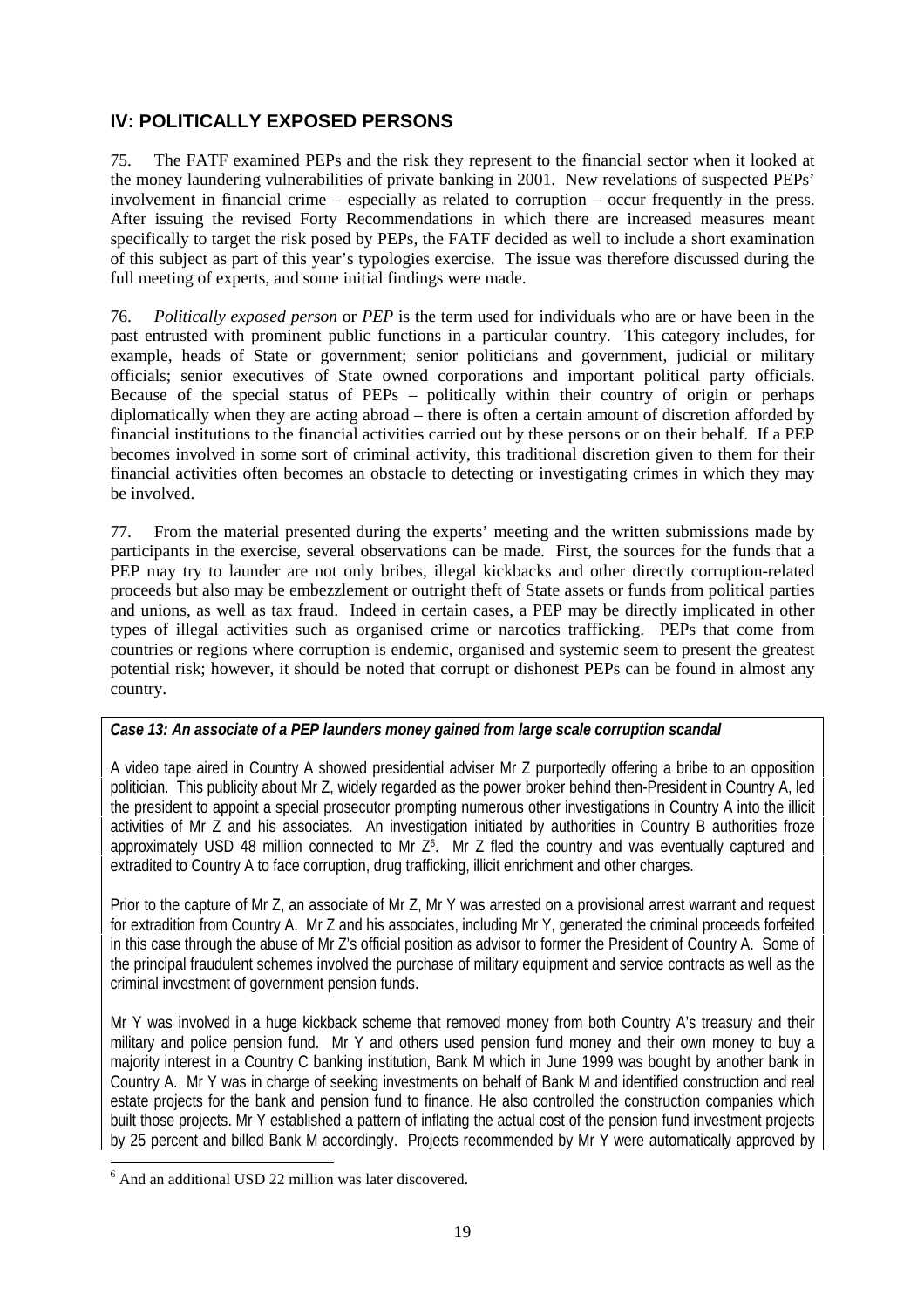the board members at the police pension fund, as several of them received kickbacks. A USD 25 million project was fraudulently inflated by USD 8 million. Similarly, Mr Y covertly formed and controlled several front companies used to broker loans from Bank M in exchange for kickbacks from borrowers. When some loans defaulted, Mr Y would purchase the bankrupt projects at extremely low prices for resale at a profit.

In addition, Mr Y and members of Bank M's board of directors were authorised by Country A's government to arrange the purchase of military aircraft for the nation. In just two aircraft deals the government of Country A paid an extra USD 150 million, because of a fraudulent 30 percent mark-up added on to the sale price. This illicit money allegedly was funnelled through Bank M. From there, it flowed into numerous accounts under a variety of names in banks in foreign jurisdictions to conceal the origin of the funds.

Mr Y consistently used a group of banks abroad to launder his and others' share of criminal proceeds. Ms D, a banker who is married to Mr Y's cousin, formerly was a member of the board of directors of Bank N, helped Mr. Y conceal more than USD 20 million in one jurisdiction.

Mr Y opened a bank account in Country C, and moved about USD 15 million through it until he was arrested. Initially, the account opening did not raise any suspicion because Country A nationals often opened bank accounts in the Country C to protect their assets from inflation. However, financial institutions holding bank and brokerage accounts owned or controlled by Mr Y, Ms D and others gradually noticed unusual activity in the accounts. According to bank officials, Mr Y's financial transactions had no apparent business justifications and the origin of the funds was suspicious.

78. Another observation is that PEPs, given the often high visibility of their office both inside and outside their country, very frequently use middlemen or other intermediaries to conduct financial business on their behalf. It is not unusual therefore for close associates, friends and family of a PEP to conduct individual transactions or else hold or move assets in their own name on behalf the PEP. This use of middlemen is not necessarily an indicator by itself of illegal activity, as frequently such intermediaries are also used when the business or proceeds of the PEP are entirely legitimate. In any case, however, the use of middlemen to shelter or insulate the PEP from unwanted attention can also serve as an obstacle to customer due diligence that should be performed for every customer. A further obstacle may be involved when the person acting on behalf of the PEP or the PEP him or herself has some sort of special status such as, for example, diplomatic immunity.

# *Case 14: A senior government official launders embezzled public funds via members of his family.*

The family of a former Country A senior government official, who had held various political and administrative positions, set up a foundation in Country B, a fiscally attractive financial centre, with his son as the primary beneficiary. This foundation had an account in Country C from which a transfer of approximately USD 1.5 million was made to the spouse's joint account opened two months previously in a banking establishment in neighbouring Country D. This movement formed legitimate grounds for this banking establishment to report a suspicion to the national FIU.

The investigations conducted on the basis of the suspicious transaction report found a mention on this same account of two previous international transfers of substantial sums from the official's wife's bank accounts held in their country of origin (A), and the fact that the wife held accounts in other national banking establishments also provisioned by international transfers followed by withdrawals. The absence of any apparent economic justification for the banking transactions conducted and information obtained on the initiation of legal proceedings against the senior government official in his country for embezzlement of public funds led to the presumption, in this particular case, of a system being set up to launder the proceeds of this crime. The official concerned was subsequently stopped for questioning and placed in police custody just as he was preparing to close his bank account. An investigation has been initiated.

79. Besides the use of third parties, PEPs involved in moving or concealing illegal proceeds generally do so by funnelling the funds through networks of shell companies or offshore banks in locations outside his or her country of origin that are not likely to divulge details of relevant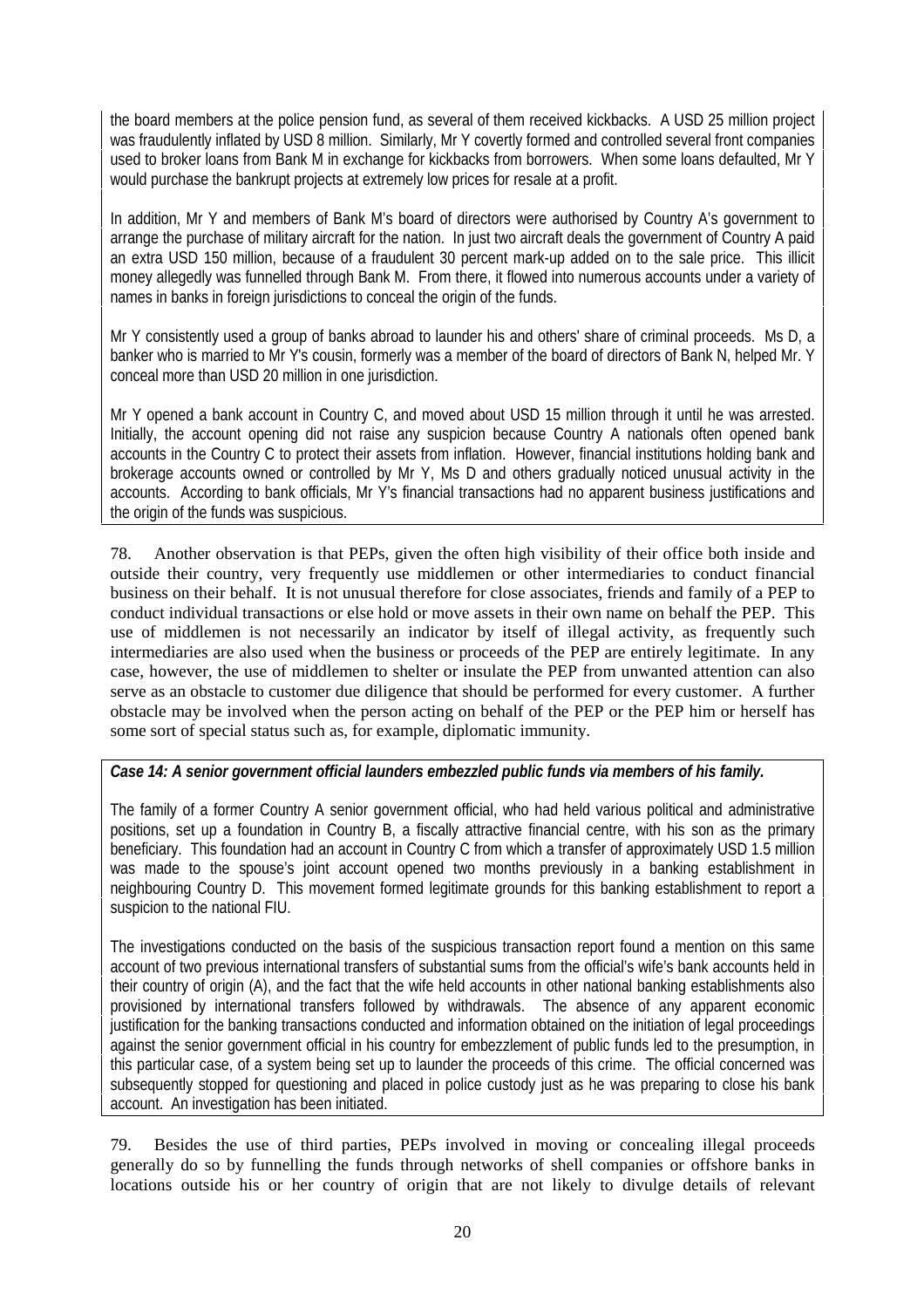transactions. In other cases, their financial operations may be concealed behind various other types of opaque legal arrangements such as trusts. Again, the ability of a financial institution to conduct full customer due diligence and apply know-your-customer principles to PEPs in this instance is severely restricted.

#### *Case 15: A senior employee of a state-owned company involved in high level corruption*

An investigation into a senior government official Mr A, an employee of state owned Company A, uncovered that he was in receipt of excessive payments into a number of accounts that he owned and operated. Mr. A was the vice president of Company A and had a yearly income of over USD 200,000. The investigation revealed Mr. A had 15 bank accounts in several different countries through which over USD 200 million had been transacted. Mr. A used the money placed in these accounts to gain political influence and to win large contracts from foreign governments on behalf of Company A.

The investigation discovered that a trust account had been created to act as conduit through which payments from Company A were then transferred to a number of smaller accounts controlled by Mr. A. Mr. A would then transfer money from these accounts or make cash withdrawals. The funds, once withdrawn were used to pay for bribes. The recipients of these payments included: heads of state and government, senior government officials, senior executives of state owned corporations and important political party officials in several countries and family members and close associates of Mr. A.

Further investigation into the financial transactions associated with the accounts held by Mr. A revealed that a shell company was being used to make and receive payments. In addition to account activity indicated there were irregular cash deposits (often more than one a day) and unusually large of cash withdrawals; one account revealed that in one six week period over USD 35 million had been withdrawn in cash. This was inconsistent with all the previous activity on the account. The investigators noticed that there was also a deliberate smurfing of the cash deposits into smaller amounts indicating Mr. A had an awareness of reporting requirements and was attempting to avoid them. The beneficial owners of payments from Mr. A made both in cash and by wire transfer implicated several PEPs and associates of PEPs:

#### The senior politician, senior official

An intermediary received a payment of USD 50 million from Company A. The intermediary then transferred the money into two accounts held off-shore; the funds were then moved to company accounts that were also held offshore. The beneficial owners of these company accounts were discovered to be a former head of the secret service in Country B and a state secretary for the Ministry of Defence in Country C.

#### Wife of a PEP

Money was transferred from Company A to one of the bank accounts owned by Mr. A; Mr. A then placed funds into a solicitor's client account and an off-shore bank account. The beneficial owner of the off-shore account was the recently divorced wife of a PEP - Ms. C. The account was provided with funds for the purchase a property valued at over USD 500,000, a car, the redecoration of Ms. C's flat and a monthly allowance of USD 20,000.

#### Friend and associate of the PEP

Company A made a payment to a bank account in Country D. The bank in Country D was then instructed to make transfer the money to an associate of Mr. A, who held an account in the same bank in Country D. The associate then 'loaned' the same amount of money to a PEP.

80. According to one FATF member, there are two principal ways in which to detect the illegal financial activities of a PEP. The first is when there is a change in government in the home country of the PEP, and his or her illegal activities are revealed by the successor regime. While this may the clearest available indicator, it is not completely reliable. In some instances, accusations or illegal or corrupt practices by the new government represent a "political settling of scores". The second way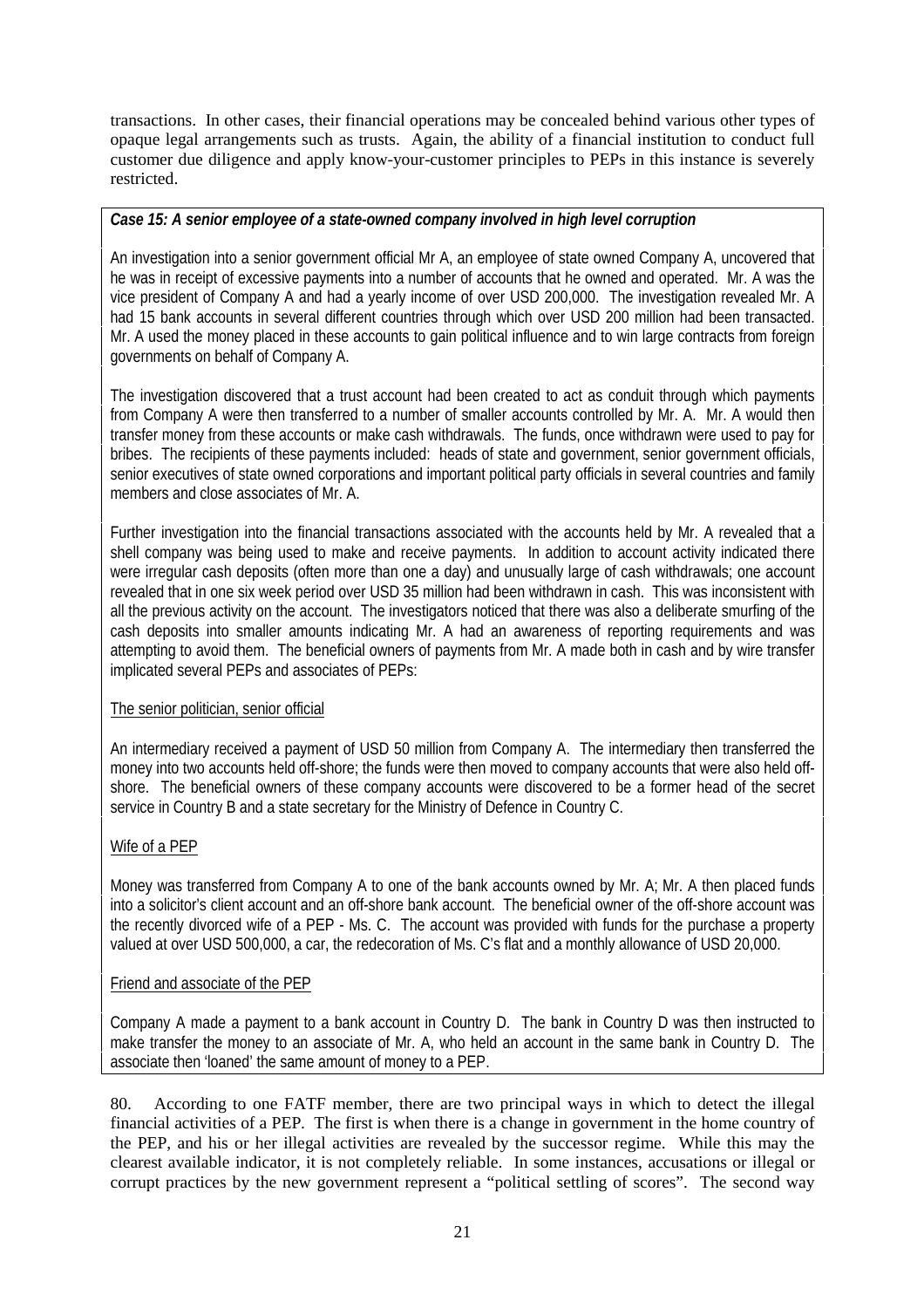that a PEP's illegal financial operations might be detected is through suspicious or unusual transactions in which persons acting on his or her behalf may be involved. When these transactions are viewed in the context of the relationship between the middleman and the PEP on whose behalf he or she may be acting, there may then be more reason to suspect an illegal source for the funds or assets involved.

81. In addition to the potential obstacles indicated above for conducting due diligence on PEPs, applying know-your-customer principles or for detecting links between them (or their associates) and criminal activity, sometimes investigations into suspected illegal financial connections may be hampered by specific factors associated with PEPs. The most important of these, according to one of the participating experts, is the lack of necessary "political support", especially when the investigation appears to show connections between the foreign PEP and senior officials in the government where investigation is taking place. Obviously, the inability to obtain needed information – or to obtain it in a timely manner – from foreign counterparts also hinders the successful completion of such investigations.

#### *Case 16: Laundering the proceeds of embezzlement*

The bank accounts of a petroleum minister (Mr. Y) of a former dictatorship under which numerous embezzlement offences had been committed were credited with a sum of USD 6 million in the space of a few months. This provided grounds for the case to be referred to the judicial authorities who decided to indict the minister.

On investigation the FIU discovered that Mr. Y was operating under the cover of an alias. The recently opened account controlled by Mr. Y had been credited with a notary's cheque for over USD 575,000 corresponding to the sale of a property. This sum did not correspond in any way to the market value of the property.

#### **Policy implications**

82. Several implications for AML/CFT measures arise from the discussion of PEPs during this year's typologies exercise. It was emphasised by more than one expert that dealing with the financial activities of a PEP in one respect is the same as dealing with those of any customer of a financial institution: proper due diligence should be conducted on both a PEP or the persons acting on his or her behalf. Similarly, know-your-customer principles should be applied without exception.

83. With regard to persons who either are or appear to be acting on behalf of someone else, either in performing financial transactions or holding assets, determination should be made as to the real or ultimate beneficiary / owner. One delegation raised issue of the difficulty once the true owner has been determined of finding out if the person is a PEP in his country of origin. It was pointed out that senior officials often change – even within an individual jurisdiction – thus someone who is a PEP now might no longer be so in the next government. Two possible solutions were indicated: one would be to create a database that would contain information on current senior government officials. While this solution might be ideal, some delegations pointed out the difficulties that maintaining such a database would entail. Another solution would be simply to maintain appropriate databases at national level and then further encourage informal co-operation (for example, among FIUs) in enquiring about possible PEPs and their financial connections.

84. The FATF experts concluded that the techniques employed by PEPs to launder illegal proceeds were very similar to those of other criminal money launderers. If solely viewed from the perspective of the financial institution, these techniques look exactly the same. It has been noted in previous typologies exercises that PEPs may use distinctive banking arrangements to assist them in creating a complex or sophisticated network of transactions to protect illicit assets they may have generated. Again, this was indicated as another important reason that financial institutions should perform all the necessary due diligence on PEPs, including their obligation to report suspected cases of money laundering.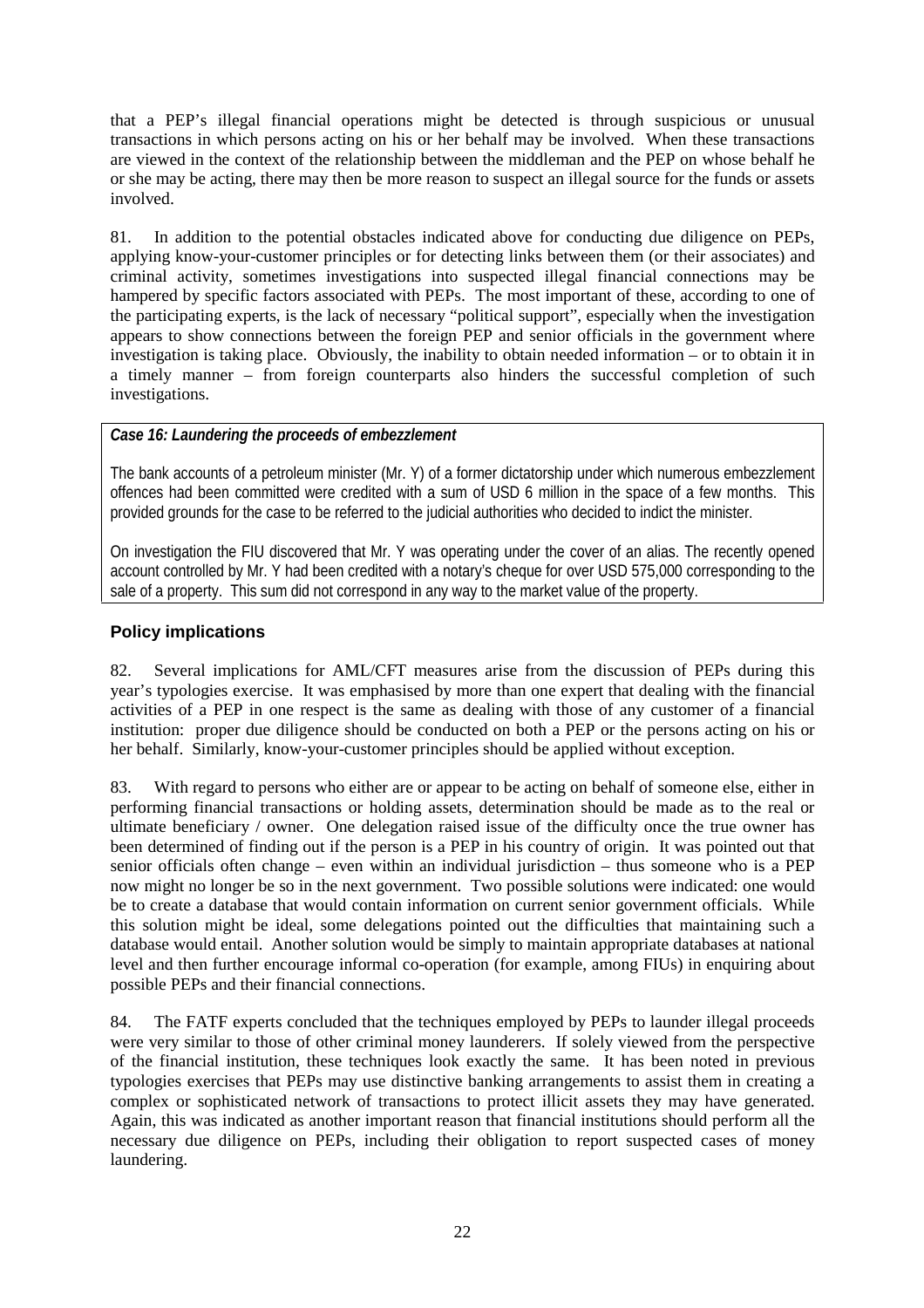85. Finally, while it was understood that the issue of PEPs extends by definition only to senior-level "exposed persons" and their associates, the experts believed that the issue of corruption below the senior level is also important. In the words of one delegation, the "biggest risk" to the financial system in some jurisdictions "is the underlying culture of corruption" and, in particular, the underpaid government official holding important responsibilities. The experts considered that this issue must be addressed in a systematic way with a global approach that takes into account the differing nature and degree of corruption in both developing and developed countries.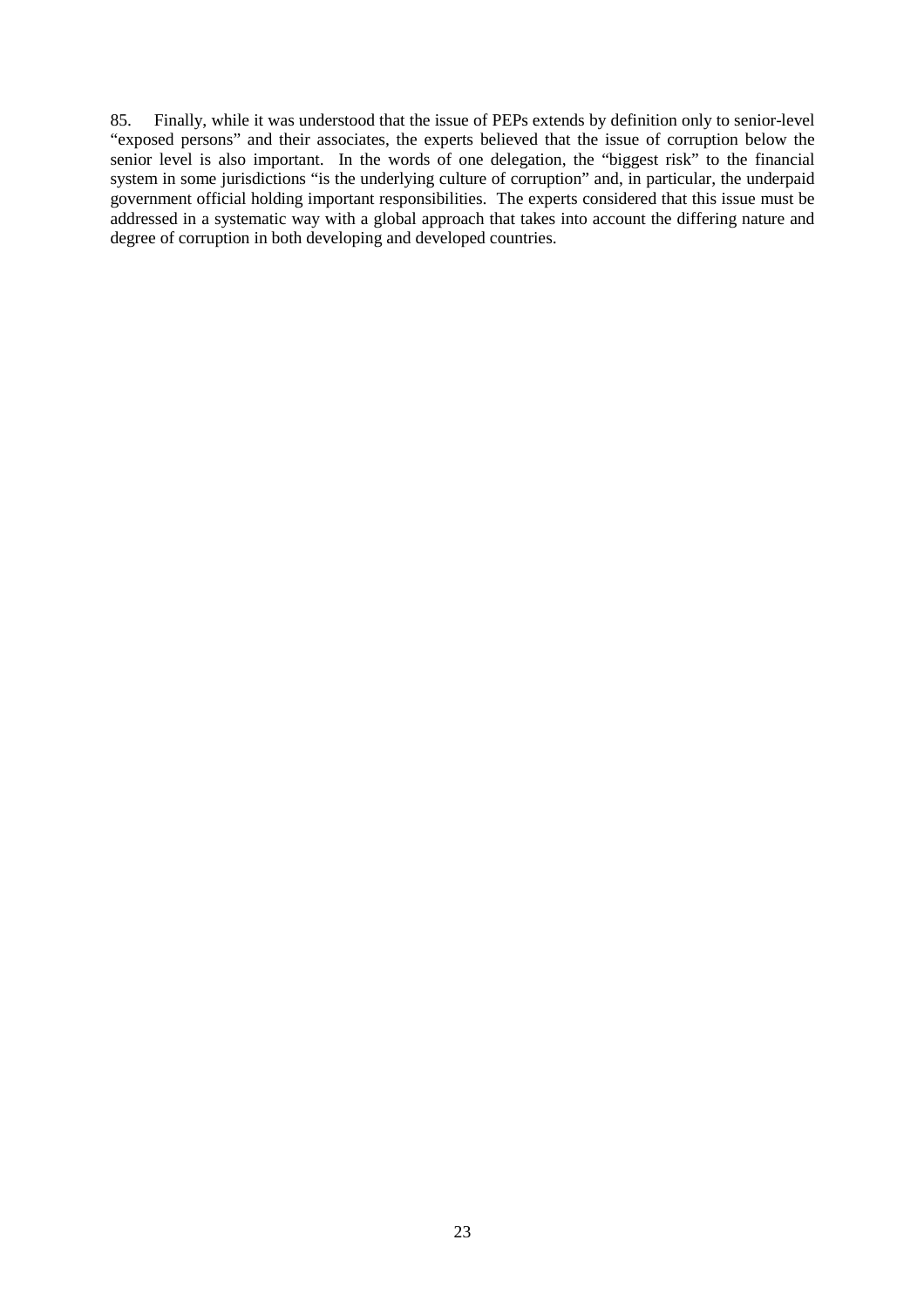# **V: GATEKEEPERS AND MONEY LAUNDERING**

86. As anti-money laundering measures are implemented in financial institutions, the risk of detection becomes greater for those seeking to use the banking system for laundering criminal proceeds. Increasingly, money launderers seek out the advice or services of specialised professionals to help facilitate their financial operations. This trend toward the involvement of various legal and financial experts, or gatekeepers, in money laundering schemes has been documented previously by the FATF<sup>7</sup> and appears to continue today. The revised FATF Forty Recommendations issued in June 2003 address this issue by calling for the expansion of preventative financial measures to legal and financial professionals that are at risk of being involved in money laundering.<sup>8</sup> For these reasons, the FATF decided to look once again at how the services of these professionals may be misused for money laundering purposes.

87. Solicitors, notaries, accountants and other similar professionals perform a number of important functions in helping their clients organise and manage their financial affairs. First of all, they provide advice to individuals and businesses in such matters as investment, company formation, trusts and other legal arrangements, as well as optimisation of tax situation. Additionally, legal professionals prepare and, as appropriate, file necessary paperwork for the setting up of corporate vehicles or other legal arrangements. Finally, some of these professionals may be directly involved in carrying out specific types of financial transactions (holding or paying out funds relating to the purchase or sale of real estate, for example) on behalf of their clients.

88. All of these perfectly legitimate functions may also be sought out by organised crime groups or the individual criminal. They may do so for purely economic reasons; however, more important is the desire to profit from the expertise of such professionals in setting up schemes that will help to launder criminal proceeds. This expertise includes both advice on the best corporate vehicles or offshore locations to use for such schemes and the actual establishment of corporations or trusts that make up its framework. Gatekeepers may also be used to offer the veneer of legitimacy to their operations by serving as a sort of intermediary in dealing with financial institutions. In the material considered for this year's typologies exercise, the experts appear to confirm the findings of earlier FATF typologies work.

#### *Case 17: Accountant and lawyers assist in a money laundering scheme*

 $\overline{a}$ 

Suspicious flows of more than USD 2 million were identified being sent in small amounts by different individuals who ordered wire transfers and bank drafts on behalf of a drug trafficking syndicate who were importing of 24 kg of heroin concealed in cargo into Country Z. Bank drafts purchased from different financial institutions in Country Y (the drug source country) were then used to purchase real estate in Country Z.

An accountant was used by the syndicate to open bank accounts and register companies. The accountant also offered investment advice to the principals.

A firm of solicitors was also used by the syndicate to purchase the property using the bank drafts that had been purchased overseas after they had first been processed through the solicitor's trust account. Family trusts and companies were also set up by the solicitors

<sup>7</sup> See previous typologies reports: FATF-IX: http://www.fatf-gafi.org/pdf/TY1998 en.pdf, FATF-XI: http://www.fatf-gafi.org/pdf/TY2000\_en.pdf and FATF-XII: http://www.fatf-gafi.org/pdf/TY2001\_en.pdf

<sup>&</sup>lt;sup>8</sup> Recommendation 12 now calls for extending certain obligations for customer due diligence and record keeping to lawyers, notaries, other independent legal professionals and accountants. Recommendation 16 extends to this category of professionals the obligation to report suspicious transactions, subject to professional secrecy or legal professional privilege.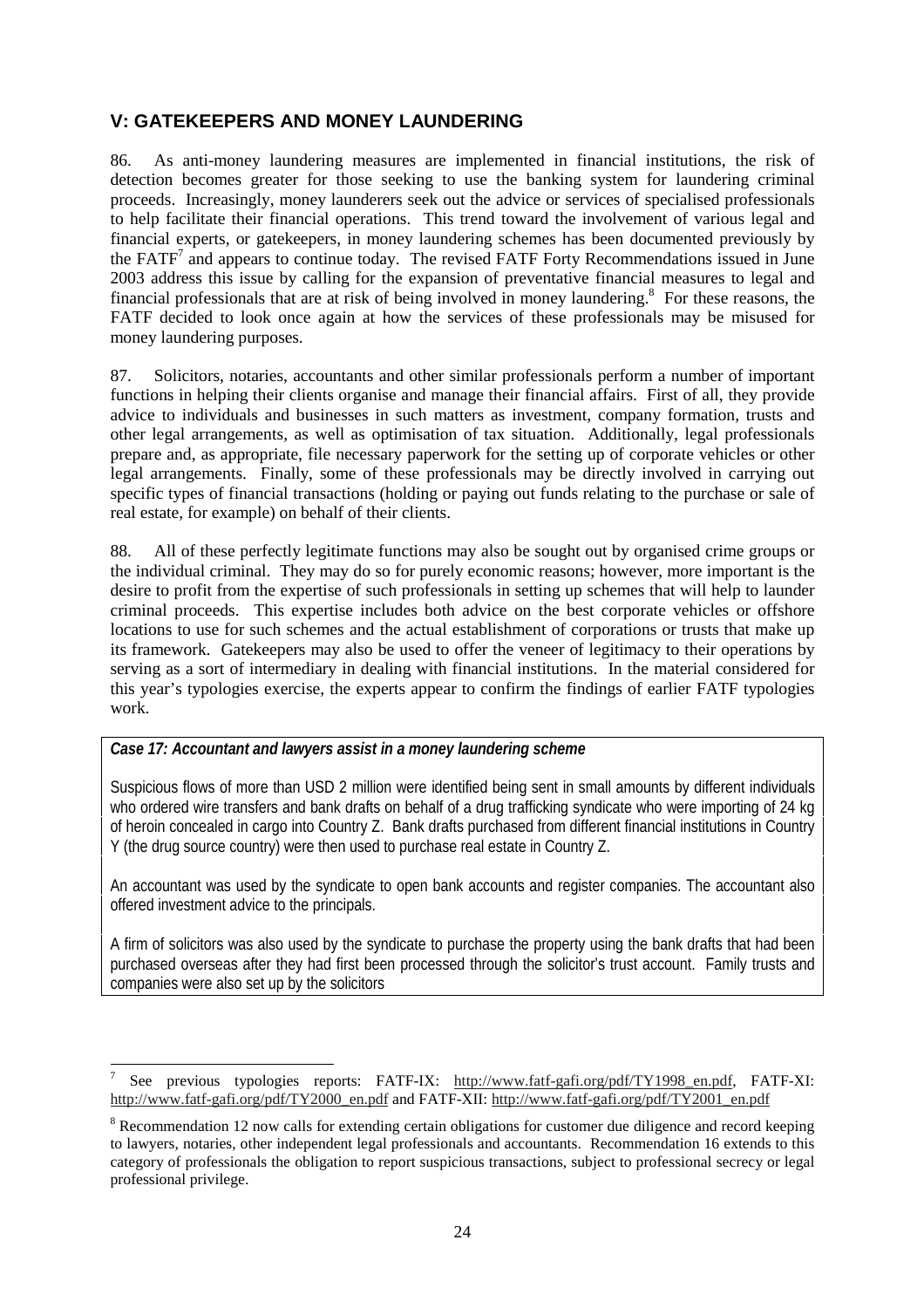#### *Case 18: Legal professionals facilitate in money laundering*

A director of several industrial companies embezzled several million dollars using the bank accounts of offshore companies. Part of the embezzled funds were then invested in real estate in Country Y by means of non-trading real estate investment companies managed by associates of the person who committed the principal offence.

The investigations conducted in Country Y, following a report from the FIU established that the creation and implementation of this money laundering channel had been facilitated by accounting and legal professionals gatekeepers. The gatekeepers had helped organise a number of loans and helped set up the different legal arrangements made, in particular by creating the non-trading real estate investment companies used to purchase the real estate. These professionals also took part in managing the structures set up in Country Y. The investigation is still ongoing

#### *Case 19: An accountant provides specialist financial advice to organised crime.*

A law enforcement operation identified an accountant, Mr. J, who was believed to be part of the criminal organisation involved in money laundering and re-investment of illicit proceeds derived from drugs trafficking led by Mr. X. Mr. J's role was mainly that of a "legal and financial consultant". His task was to analyse the technical and legal aspects of the investments planned by the organisation and identify the most appropriate financial techniques to make these investments appear licit from a fiscal stance. He was also to try as much as possible to make these investments profitable. Mr. J was an expert in banking procedures and most sophisticated international financial instruments. He was the actual financial "mind" of the network involved in the re-investment of proceeds available to Mr. X. Mr. J operated by sub-dividing the financial transactions among different geographical areas through triangle transactions among companies and foreign credit institutions, by electronic transfers and stand-by credit letters as a warrant for commercial contracts which were later invested in other commercial activities.

89. A number of FATF members have begun to look more closely at the role of gatekeepers in facilitating money laundering. In one jurisdiction, which has extended the obligation to report suspicious transactions to independent legal and financial professionals, it found that less than two percent of reports dealing with solicitor or notary involvement in a particular report were made by the professions themselves. It was thus in the vast majority of cases the financial institutions that detected potentially suspect activity. Among these reports, nearly 40 percent were related to the opening or administering of "trust accounts". Actions considered suspicious included cash transactions into or out of the account in rapid succession, flows of funds into or out of the account involving unknown sources or from sources that appeared to have no explainable relation and transactions in amounts that appeared incompatible with its stated economic purpose.

#### *Case 20: A lawyer uses offshore companies and trust accounts to launder money*

Mr. S headed an organisation importing narcotics into country A, from country B. A lawyer was employed by Mr. S to launder the proceeds of this operation.

To launder the proceeds of the narcotics importing operation, the lawyer established a web of offshore corporate entities. These entities were incorporated in a Country C, where scrutiny of ownership, records, and finances was not strong. A local management company in Country D administered these companies. These entities were used to camouflage movement of illicit funds, acquisition of assets, and financing criminal activities. Mr. S was the holder of 100% of the bearer share capital of these offshore entities.

In Country A, a distinct group of persons and companies without any apparent association to Mr. S transferred large amounts of money to Country D where it was deposited in, or transited through Mr. S's offshore companies. This same web network was found to have been used to transfer large amounts of money to a person in Country E who was later found to be responsible for drug shipments destined for Country A;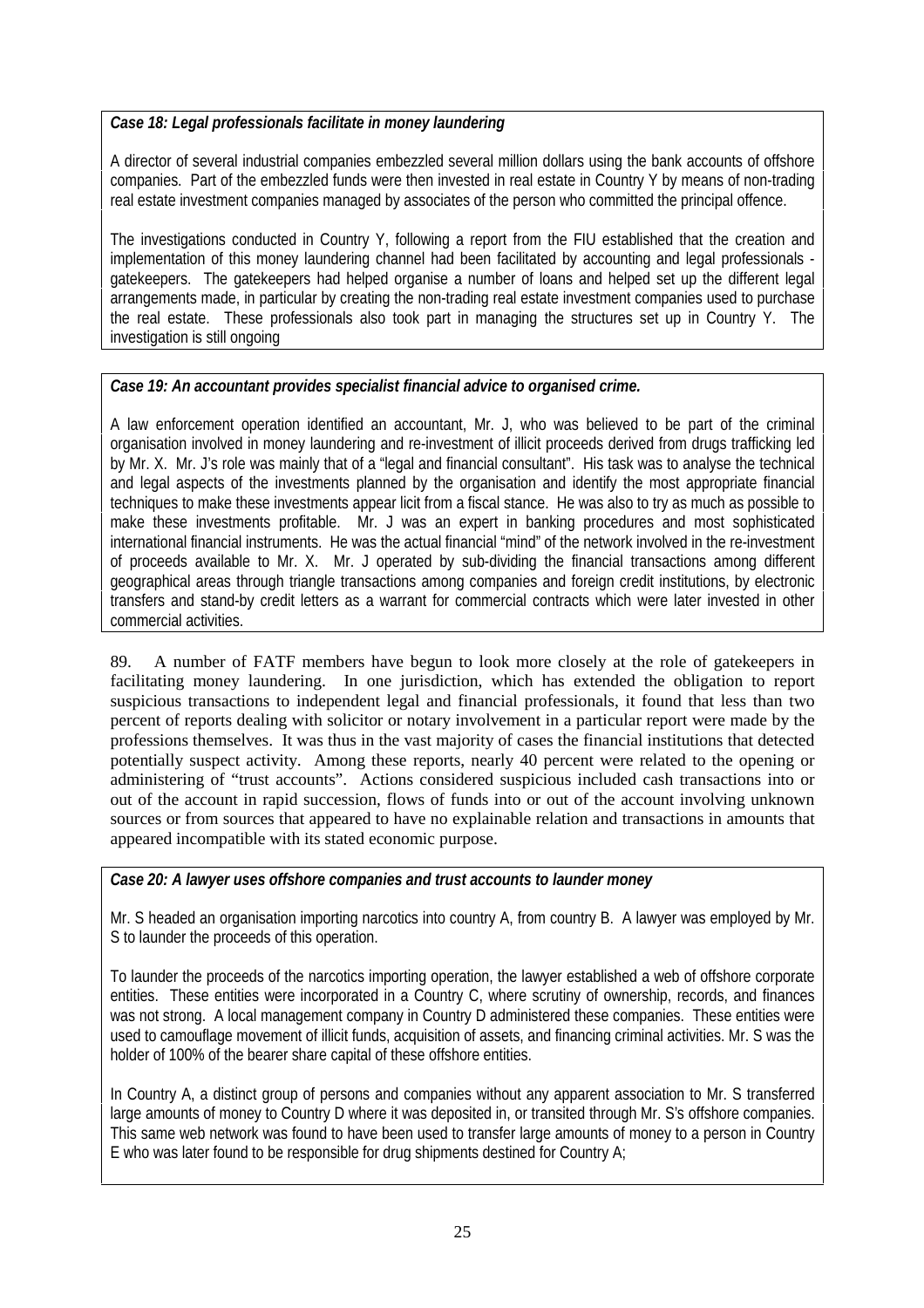Several other lawyers and their trust accounts were used to receive cash and transfer funds, ostensibly for the benefit of commercial clients in Country A. When they were approached by law enforcement during the investigation, many of these lawyers cited "privilege" in their refusal to cooperate. Concurrently, the lawyer established a separate similar network (which included other lawyers' trust accounts) to purchase assets and place funds in vehicles and instruments designed to mask the beneficial owner's identity. The lawyer has not been convicted of any crime in Country A. Investigators allege however that his connection to and actions on behalf of Mr. S are irrefutable.

# *Case 21: A solicitor uses his client account to assist money laundering*

Over a period of three years Mr X repatriated the funds to Country Y for his use and benefit. He was assisted by lawyers and accountants using false transactions and offshore corporations. Mr. Y, formerly a lawyer, facilitated Mr. X's repatriation scheme by managing Mr. X's off-shore corporation and bank accounts in several important financial centres. Mr. Y drafted documents that purported to be "loan" agreements between the off-shore shell corporation and a Mr. X nominee in Country Y. These loan agreements served as the basis for the transfer of millions from bank accounts in several different countries to the Mr. X's home country. Upon arrival in the bank accounts opened by Mr. X's nominee, the funds were transferred to Mr. X. Mr. Y's lawyer used the law firm's bank accounts to facilitate the transfers

90. Another FATF jurisdiction indicated that organised crime groups were further insulating themselves from detection by using one or more "corrupted" gatekeepers to channel funds through structures set up by another layer of gatekeepers. In this way, the second level of gatekeepers do not need to be as fully implicated in the scheme, and the risk to the organised crime group is further reduced by additional separation from the money laundering process. Two particular preferred methods using gatekeepers and identified by this jurisdiction were real estate transactions and the use of legal and accounting experts to build impenetrable audit trails. In the former case, land transfers or "conveyancing" is used because relatively large amounts of criminal proceeds can be efficiently laundered in a single transaction. This delegation also noted that accounting professionals involved in setting up the complex audit trail for a money laundering scheme often may not become known to investigators because they do not actually handle directly any of the relevant financial transactions.

#### *Case 22: A trust fund is used to receive dirty money and purchase real estate*

A lawyer was instructed by his client, a drug trafficker, to deposit cash into the lawyer's trust account and then make routine payments to mortgages on properties beneficially owned by the drug trafficker. The lawyer received commissions from the sale of these properties and brokering the mortgages. While he later admitted to receiving the cash from the trafficker, depositing same into his trust account, and administering payments to the trafficker's mortgages, he denied knowledge of the source of the funds

# **Policy implications**

91. Many experts noted that even when the obligation already exists for gatekeepers to report suspicious transactions, the number of reports is often low. While in some jurisdictions this may be attributable to the relatively recent implementation of such rules, there are still may be perceived obstacles to full participation of gatekeepers in the anti-money laundering system. This in large part could be due to lack of awareness on the part of these professions or hesitations due to traditions of professional client secrecy. It was pointed out by one delegation, however, that gatekeepers have access to information that could be critical in understanding complex money laundering schemes, and theirs would therefore be a critical contribution in detecting such schemes. It is thus important that legal and accounting professionals involved in providing financial services or advice have the clear legal framework within which to report suspicious transactions.

92. It is also apparent that both gatekeepers and the financial institutions with which they deal should carry out the full customer due diligence procedures. Most likely the number of legal and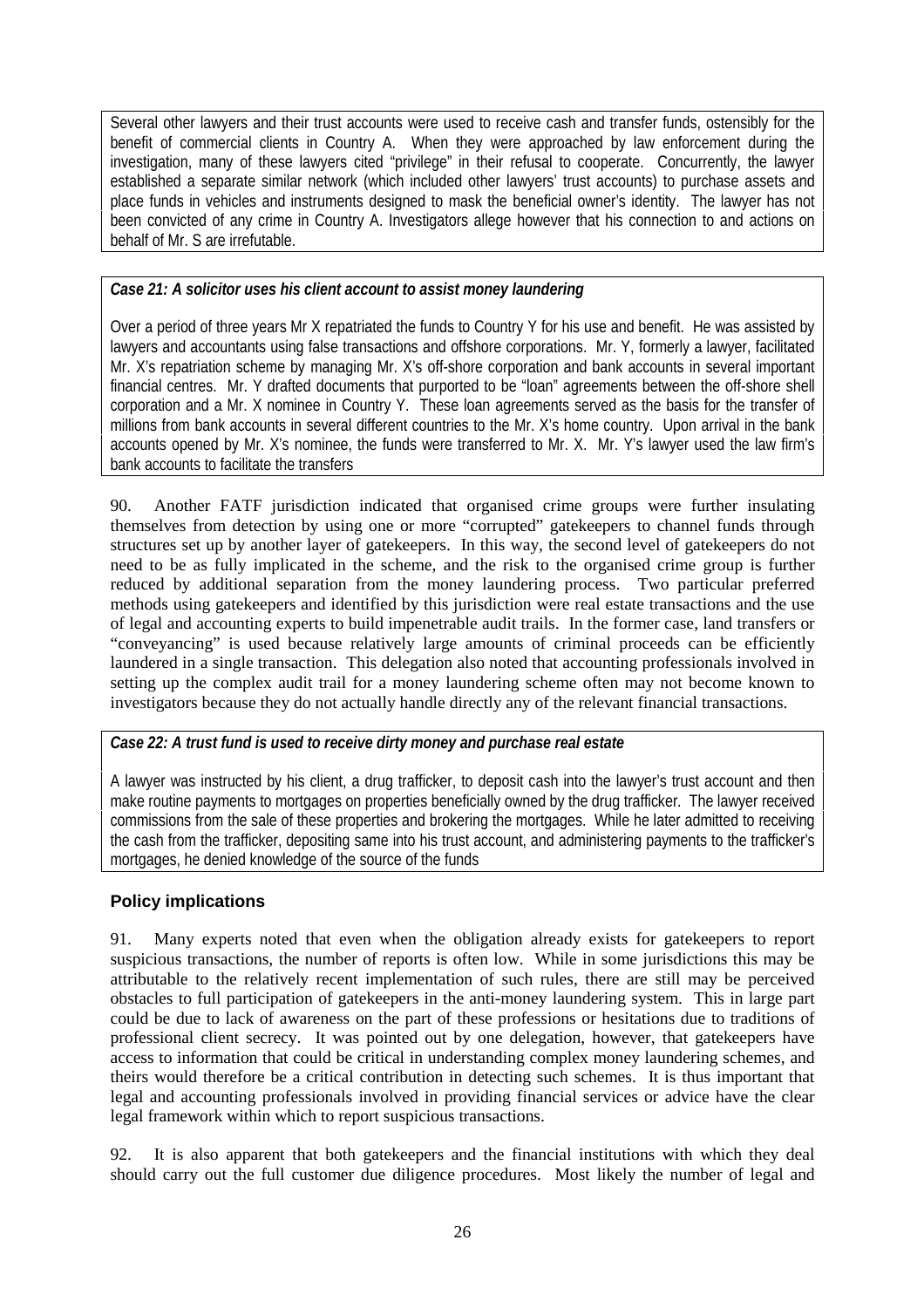financial professionals knowingly involved in facilitating money laundering is rather small. However, as indicated by many of the experts in this year's typologies exercise, one of the key reasons that services or gatekeepers are sought out by criminal organisations is to offer the appearance of additional legitimacy to their financial operations.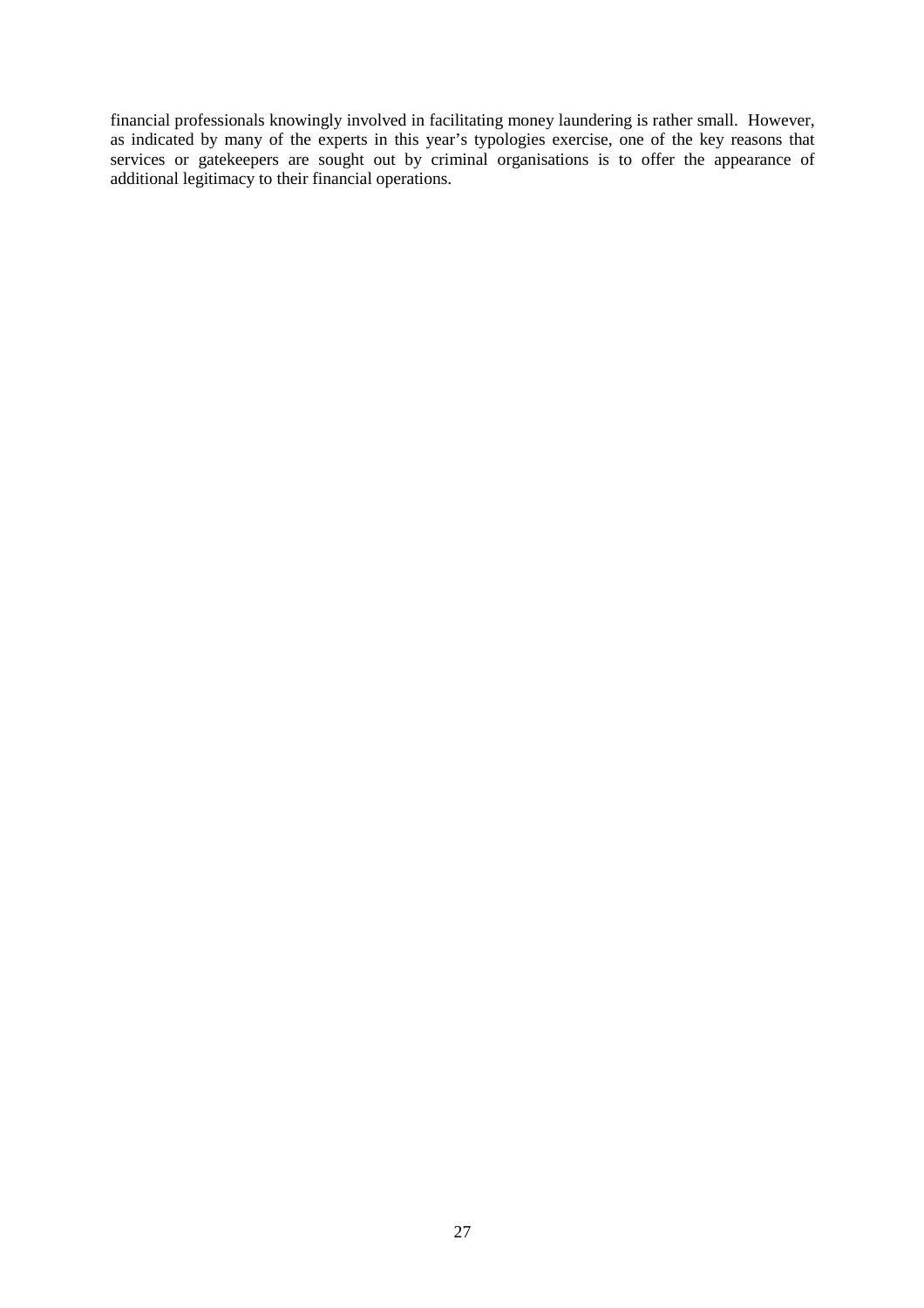#### **CONCLUSION**

93. As indicated at the beginning of this report, the goals of this year's typologies exercise were to examine subjects of particular relevance to the current work of the FATF and to follow up on methods or trends initially identified in earlier typologies work. Terrorist financing and the implementation of the Eight Special Recommendations remain a primary concern of the FATF, thus examination of the role of wire transfers and non-profit organisations in terrorist financing in this year's exercise was deemed essential to the FATF's overall work. This year's look at money laundering vulnerabilities of the insurance sector expands on some of the issues identified in last year's exercise. While PEPs and gatekeepers have been addressed before by previous exercises, their inclusion in this year's programme is justified by the issue of the new FATF Forty Recommendations which provide a number of measures intended to deal with the risks in these two areas.

94. A new approach was used in preparing for the exercise and examining three of this year's topics (wire transfers, non-profit organisations and the insurance sector). This approach involved additional analysis and debate of the topics prior to the experts' meeting. It also included workshops during the experts' meeting itself to promote increased focus and serve as an additional means for exchanging ideas on the issues. The reaction of the experts to this new approach was for the most part positive, and it is therefore likely that organisers will use this experience to further improve future typologies exercises.

95. With regard to wire transfers and their connection to terrorist financing, the experts concluded that this was a mechanism that is frequently used to support various types of terrorist organisations. While investigators have been able to reconstruct terrorist links through use of wire transfers after such use has been detected, the fact that many cross border transfers do not include full identifying information on the originator is a key obstacle in determining those links. Furthermore, the initial detection of terrorist use of wire transfers remains difficult at present given the generally small size of individual transactions and the general lack of other useful indicators.

96. Non-profit organisations and their role in facilitating terrorist financing continue to be a key concern of the FATF. The experts in this year's typologies exercise made progress in understanding the types of misuse of NPOs and the specific financial "red flags" that may be indicative of it. The experts also attempted to identify some of the issues concerning oversight systems for this sector and measures that might be applied to reduce the vulnerability of NPOs to exploitation by terrorists. Additional work will need to be done to further refine this understanding of the terrorist financing risks as they relate to specific parts of the NPO sector in some countries.

97. This year was the first time that the FATF has looked at the risks that are specifically associated money laundering in the insurance sector. The experts discussed whether the amount of money laundering detected in the sector seems disproportionately small when compared to the size of the sector as a whole. Moreover, there are potential vulnerabilities that appear to be inherent to the sector. However, the experts did not reach consensus on these issues. A better understanding of these vulnerabilities as they relate to specific areas or product types seems to be emerging; however, the experts agreed that more work will need to be done to ensure that all risk areas have been identified. As well, work may be necessary to develop additional indicators specifically related to these areas.

98. Previous FATF typologies exercises have looked at some of the money laundering risks associated with politically exposed persons. The discussions of presentations and material provided for this year's exercise on this subject confirms earlier observations both as to the nature of and trends associated with this risk. While certain cases show that PEPs have used middlemen or other intermediaries to avoid detection, very often it seems that a PEP's illegal financial activities would have become clear if the financial institution opening or operating the account would have performed appropriate customer due diligence. The experts drew attention to some of the difficulties in determining whether a person should be considered a PEP, and for now, the best solution seems to be reinforcing informal co-operation among counterparts on the international level.